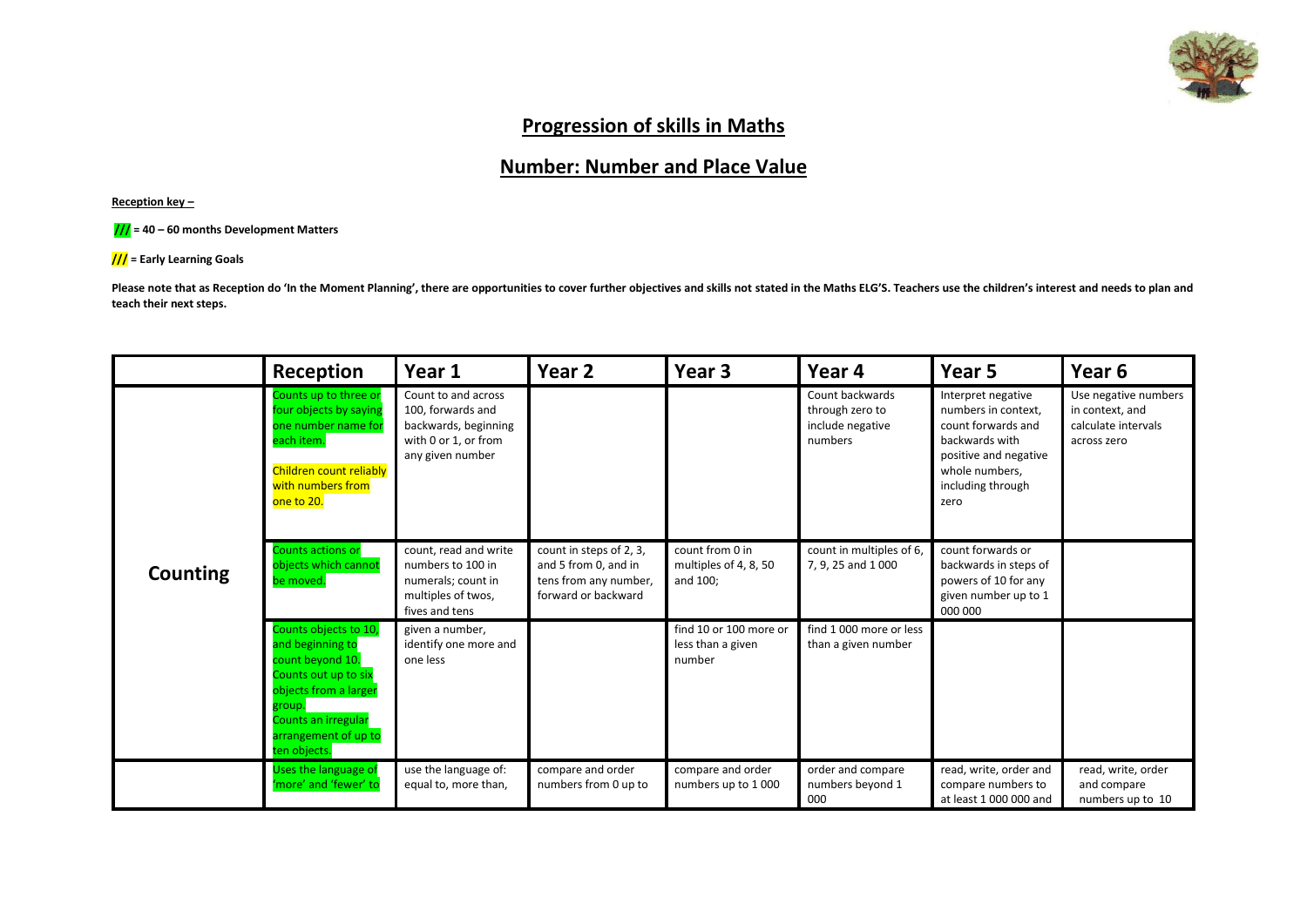| <b>Comparing</b><br><b>Numbers</b>                                            | compare two sets of<br>objects.<br><b>Place numbers in</b><br>order and say which<br>number is one more<br>or one less than a<br>given number.                                        | less than (fewer),<br>most, least                                                                                      | 100; use $\lt$ , $>$ and $=$<br>signs                                                                                 |                                                                                                                                                                                                                                                   | compare numbers with<br>the same number of<br>decimal places up to<br>two decimal places<br>(copied from<br>Fractions)                                    | determine the value<br>of each digit<br>(appears also in<br>Reading and<br><b>Writing Numbers)</b>                                                                                                                                                        | 000 000 and<br>determine the value<br>of each digit<br>(appears also in<br><b>Reading and Writing</b><br>Numbers)                                                     |
|-------------------------------------------------------------------------------|---------------------------------------------------------------------------------------------------------------------------------------------------------------------------------------|------------------------------------------------------------------------------------------------------------------------|-----------------------------------------------------------------------------------------------------------------------|---------------------------------------------------------------------------------------------------------------------------------------------------------------------------------------------------------------------------------------------------|-----------------------------------------------------------------------------------------------------------------------------------------------------------|-----------------------------------------------------------------------------------------------------------------------------------------------------------------------------------------------------------------------------------------------------------|-----------------------------------------------------------------------------------------------------------------------------------------------------------------------|
| Identifying,<br>representing<br>and<br>estimating<br>numbers                  | <b>Estimates how many</b><br>objects they can see<br>and checks by<br>counting them.                                                                                                  | identify and<br>represent numbers<br>using objects and<br>pictorial<br>representations<br>including the number<br>line | identify, represent<br>and estimate<br>numbers using<br>different<br>representations,<br>including the number<br>line | identify, represent<br>and estimate<br>numbers using<br>different<br>representations                                                                                                                                                              | identify, represent<br>and estimate<br>numbers using<br>different<br>representations                                                                      |                                                                                                                                                                                                                                                           |                                                                                                                                                                       |
| <b>Reading and</b><br>writing<br>numbers<br>(including)<br>Roman<br>numerals) | Selects the correct<br>numeral to represent<br>1 to 5, then 1 to 10<br>objects.<br><b>Recognise some</b><br>numerals of personal<br>significance.<br>Recognises numerals 1<br>to $5.$ | Read and write<br>numbers from 1 to 20<br>in numerals and<br>words.                                                    | read and write<br>numbers to at least<br>100 in numerals and<br>in words                                              | read and write<br>numbers up to 1000<br>in numerals and in<br>words<br>tell and write the time<br>from an analoque<br>clock, including using<br>Roman numerals from<br>I to XII, and 12-hour<br>and 24hour clocks<br>(copied from<br>Measurement) | Read Roman numerals<br>to 100 (I to C) and<br>know that over time,<br>the numeral system<br>changed to include the<br>concept of zero and<br>place value. | read, write, order and<br>compare numbers to<br>at least 1 000 000 and<br>determine the value<br>of each digit<br>(appears also in<br>Comparing<br>Numbers)<br>Read Roman<br>numerals to 1000<br>(M) and recognise<br>years written in<br>Roman numerals. | read, write, order and<br>compare numbers up<br>to 10 000 000 and<br>determine the value<br>of each digit<br>(appears also in<br><b>Understanding Place</b><br>Value) |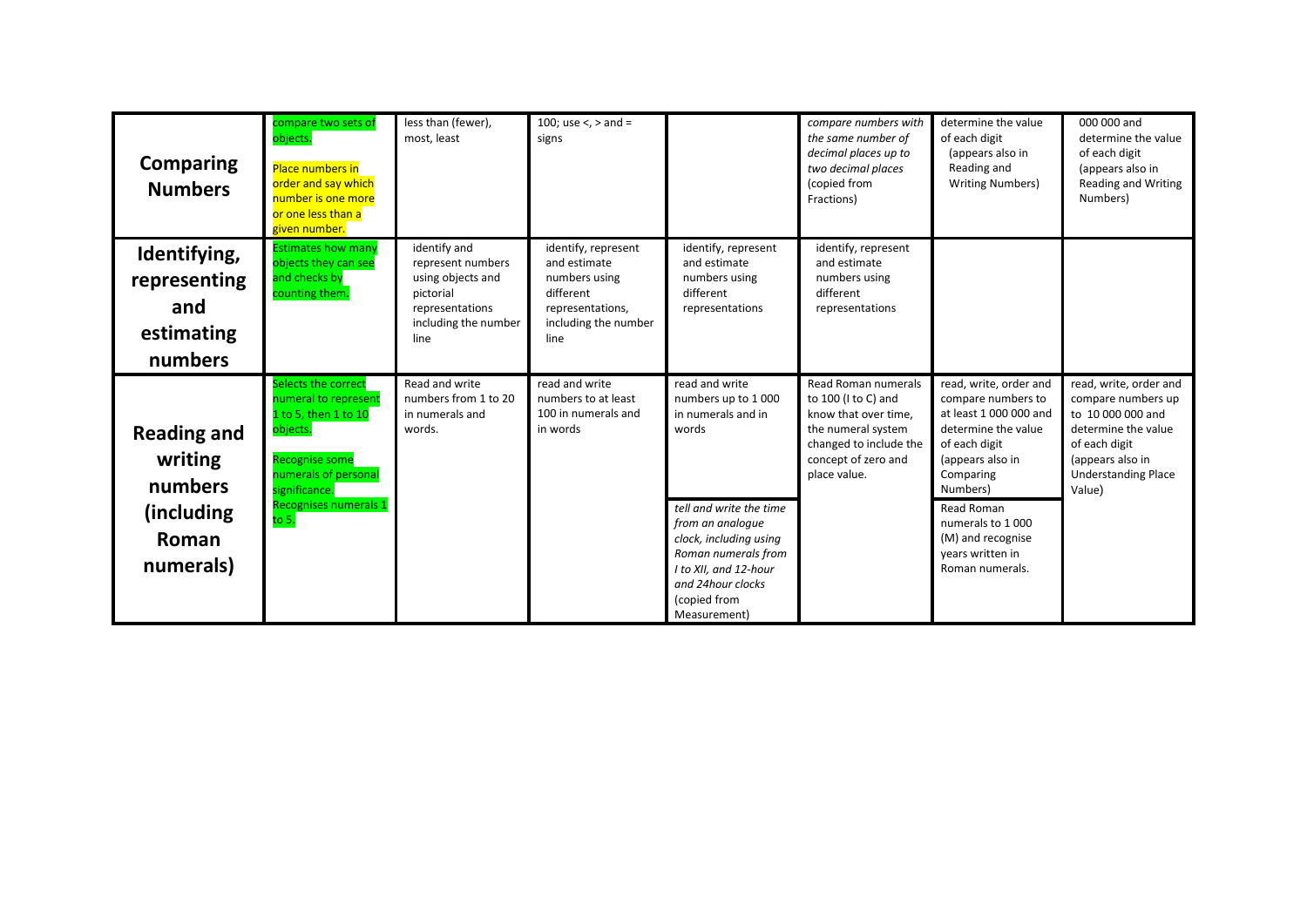| <b>Understanding</b><br><b>Place Value</b> |  | recognise the place<br>value of each digit in a<br>two-digit<br>number (tens, ones) | recognise the place<br>value of each digit in a<br>three digit number<br>(hundreds,<br>tens, ones) | recognise the place<br>value of each digit in a<br>four-digit number<br>(thousands, hundreds,<br>tens, and ones)                                                                                         | read, write, order and<br>compare numbers to<br>at least 1 000 000 and<br>determine the value<br>of each digit<br>(appears also in<br>Reading and<br><b>Writing Numbers)</b><br>recognise and use<br>thousandths and<br>relate them to tenths,<br>hundredths and<br>decimal equivalents<br>(copied from | read, write, order and<br>compare numbers up<br>to 10 000 000 and<br>determine the value<br>of each digit (appears<br>also in Reading and<br><b>Writing Numbers)</b>                                              |
|--------------------------------------------|--|-------------------------------------------------------------------------------------|----------------------------------------------------------------------------------------------------|----------------------------------------------------------------------------------------------------------------------------------------------------------------------------------------------------------|---------------------------------------------------------------------------------------------------------------------------------------------------------------------------------------------------------------------------------------------------------------------------------------------------------|-------------------------------------------------------------------------------------------------------------------------------------------------------------------------------------------------------------------|
|                                            |  |                                                                                     |                                                                                                    | find the effect of<br>dividing a one- or two-<br>digit number by 10<br>and 100, identifying<br>the value of the digits<br>in the answer as units,<br>tenths and hundredths<br>(copied from<br>Fractions) | Fractions)                                                                                                                                                                                                                                                                                              | identify the value of<br>each digit to three<br>decimal places and<br>multiply and divide<br>numbers by 10, 100<br>and 1 000 where<br>the answers are up<br>to three decimal<br>places (copied from<br>Fractions) |
| <b>Rounding</b>                            |  |                                                                                     |                                                                                                    | round any number to<br>the<br>nearest 10, 100 or 1<br>000                                                                                                                                                | round any number up<br>to 1 000 000 to the<br>nearest<br>10, 100, 1000, 10 000<br>and<br>100 000                                                                                                                                                                                                        | round any whole<br>number to a required<br>degree of accuracy                                                                                                                                                     |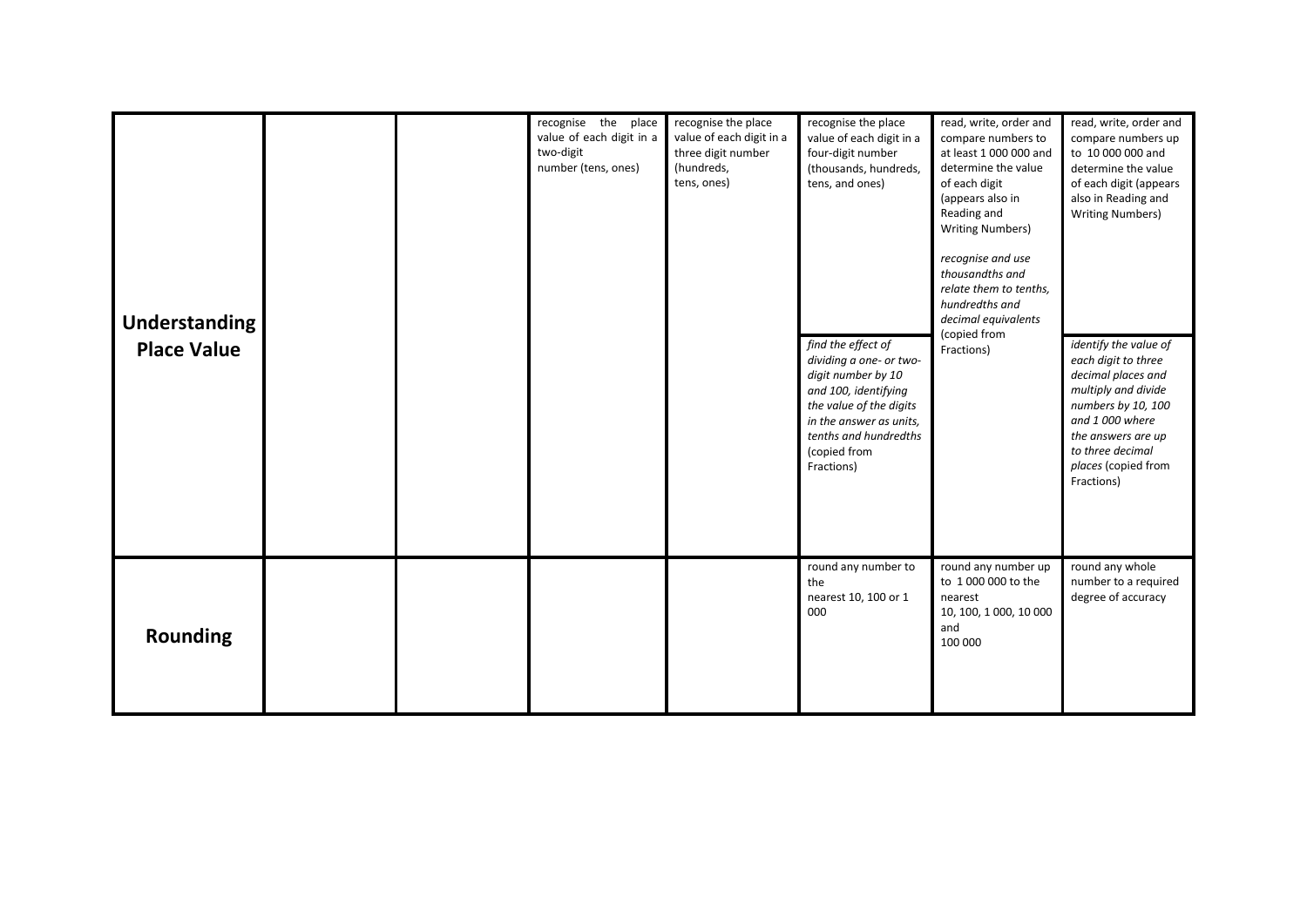|                           |  |                                                          |                                                                              | round decimals with<br>one decimal place to<br>the nearest whole<br>number<br>(copied from<br>Fractions)                      | round decimals with<br>two decimal places to<br>the nearest whole<br>number and to one<br>decimal place<br>(copied from<br>Fractions) | solve problems which<br>require answers to be<br>rounded to specified<br>degrees of accuracy<br>(copied from<br>Fractions) |
|---------------------------|--|----------------------------------------------------------|------------------------------------------------------------------------------|-------------------------------------------------------------------------------------------------------------------------------|---------------------------------------------------------------------------------------------------------------------------------------|----------------------------------------------------------------------------------------------------------------------------|
| Problem<br><b>Solving</b> |  | use place value and<br>number facts to solve<br>problems | Solve number<br>problems and practical<br>problems involving<br>these ideas. | solve number and<br>practical problems<br>that involve all of the<br>above and with<br>increasingly large<br>positive numbers | solve number<br>problems and<br>practical problems<br>that involve all of the<br>above                                                | solve number and<br>practical problems<br>that involve all of the<br>above                                                 |

## **Number: Addition and Subtraction**

|                                     | Reception                                                                                                                                                                                                    | Year 1                                                                          | Year 2                                                                                                                                                                                                        | Year 3                                                                                                                                                                                     | Year 4 | Year 5                                                                     | Year <sub>6</sub>                                                                          |
|-------------------------------------|--------------------------------------------------------------------------------------------------------------------------------------------------------------------------------------------------------------|---------------------------------------------------------------------------------|---------------------------------------------------------------------------------------------------------------------------------------------------------------------------------------------------------------|--------------------------------------------------------------------------------------------------------------------------------------------------------------------------------------------|--------|----------------------------------------------------------------------------|--------------------------------------------------------------------------------------------|
| <b>Number</b><br><b>Bonds</b>       |                                                                                                                                                                                                              | represent and use<br>number bonds and<br>related subtraction<br>facts within 20 | recall and use addition and<br>subtraction facts to 20<br>fluently, and derive and<br>use related facts up to 100                                                                                             |                                                                                                                                                                                            |        |                                                                            |                                                                                            |
| <b>Mental</b><br><b>Calculation</b> | <b>Finds the total</b><br>number of items in<br>two groups by<br>counting all of them.<br>Says the number that<br>is one more than a<br>given number. Finds<br>one more or one less<br>from a group of up to | add and subtract one<br>digit and two-digit<br>numbers to 20,<br>including zero | add and subtract numbers<br>using concrete objects,<br>pictorial representations,<br>and mentally, including:<br>a two-digit number<br>and ones<br>a two-digit number<br>and tens<br>two two-digit<br>numbers | add and subtract<br>numbers mentally,<br>including:<br>$\ast$<br>a three-digit<br>number and ones<br>∗<br>a three-digit<br>number and tens<br>∗<br>a three-digit<br>number and<br>hundreds |        | add and subtract<br>numbers mentally<br>with increasingly large<br>numbers | perform mental<br>calculations, including<br>with mixed operations<br>and large<br>numbers |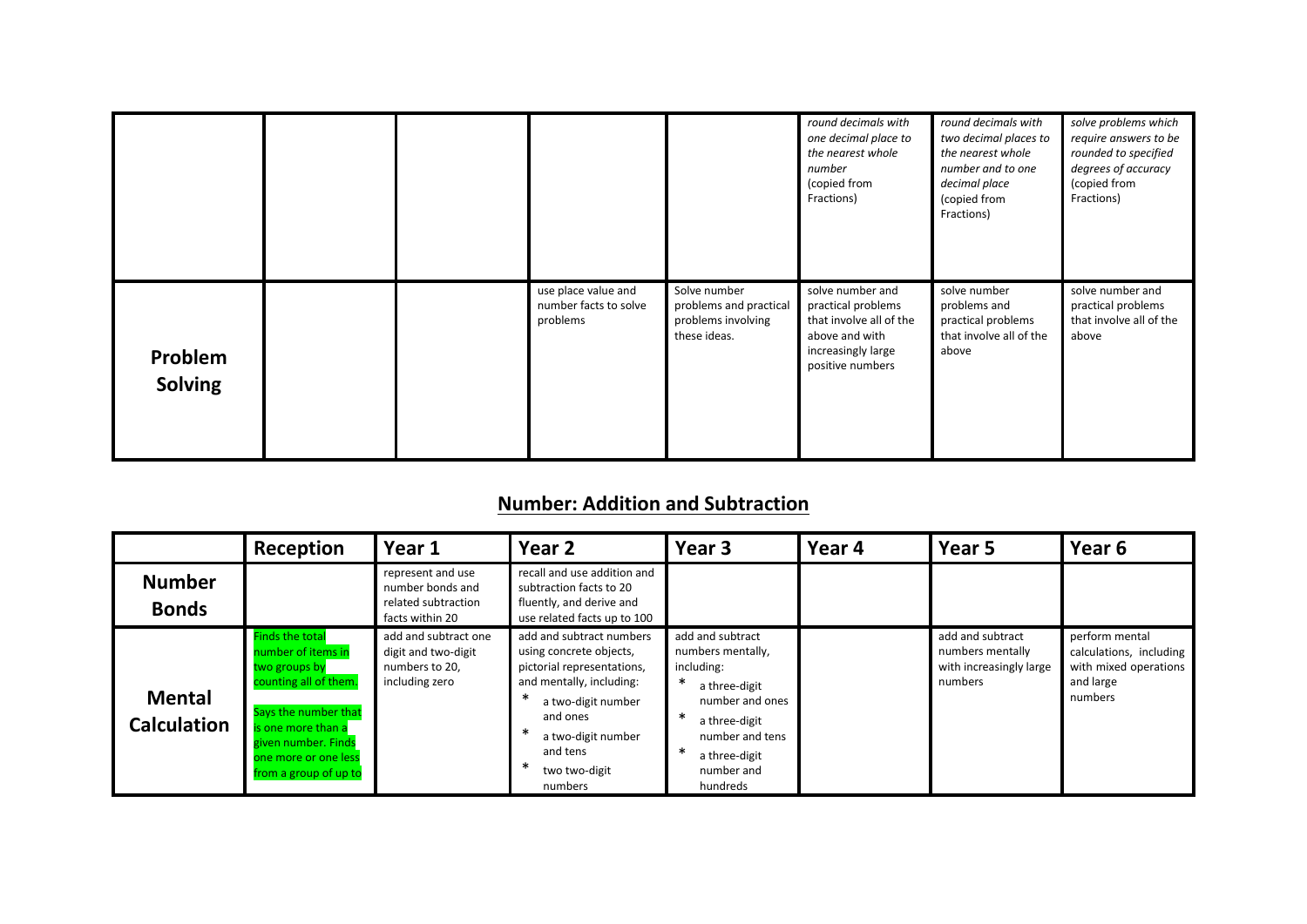|                           | five objects, then ten<br>objects.<br>Says the number that<br>is one more than a<br>given number.<br>Finds one more or<br>one less from a group<br>of up to five objects,<br>then ten objects.<br>Using quantities and<br>objects, they add and<br>subtract two single-<br>digit numbers and<br>count on or back to<br>find the answer. |                                                                                                                                                                                  | $\ast$<br>adding three one-digit<br>numbers                                                                                               |                                                                                                                                       |                                                                                                                                                           |                                                                                                                                                      |                                                                                                                       |
|---------------------------|-----------------------------------------------------------------------------------------------------------------------------------------------------------------------------------------------------------------------------------------------------------------------------------------------------------------------------------------|----------------------------------------------------------------------------------------------------------------------------------------------------------------------------------|-------------------------------------------------------------------------------------------------------------------------------------------|---------------------------------------------------------------------------------------------------------------------------------------|-----------------------------------------------------------------------------------------------------------------------------------------------------------|------------------------------------------------------------------------------------------------------------------------------------------------------|-----------------------------------------------------------------------------------------------------------------------|
|                           |                                                                                                                                                                                                                                                                                                                                         | read, write and<br>interpret mathematical<br>statements involving<br>addition $(+)$ ,<br>subtraction (-) and<br>equals<br>(=) signs<br>(appears also in<br>Written<br>Methods)   | show that addition of two<br>numbers can be done in<br>any order (commutative)<br>and subtraction of one<br>number from another<br>cannot |                                                                                                                                       |                                                                                                                                                           |                                                                                                                                                      | use their knowledge<br>of the order of<br>operations to carry<br>out calculations<br>involving the four<br>operations |
| Written<br><b>Methods</b> | Records, using marks<br>that they can<br>interpret and explain.                                                                                                                                                                                                                                                                         | read, write and<br>interpret mathematical<br>statements involving<br>addition (+),<br>subtraction (-) and<br>equals<br>$(=)$ signs<br>(appears also in<br>Mental<br>Calculation) |                                                                                                                                           | add and subtract<br>numbers with up to<br>three digits, using<br>formal written<br>methods of columnar<br>addition<br>and subtraction | add and subtract<br>numbers with up to 4<br>digits using the formal<br>written methods of<br>columnar addition<br>and subtraction<br>where<br>appropriate | add and subtract<br>whole numbers with<br>more than 4 digits,<br>including using formal<br>written methods<br>(columnar addition<br>and subtraction) |                                                                                                                       |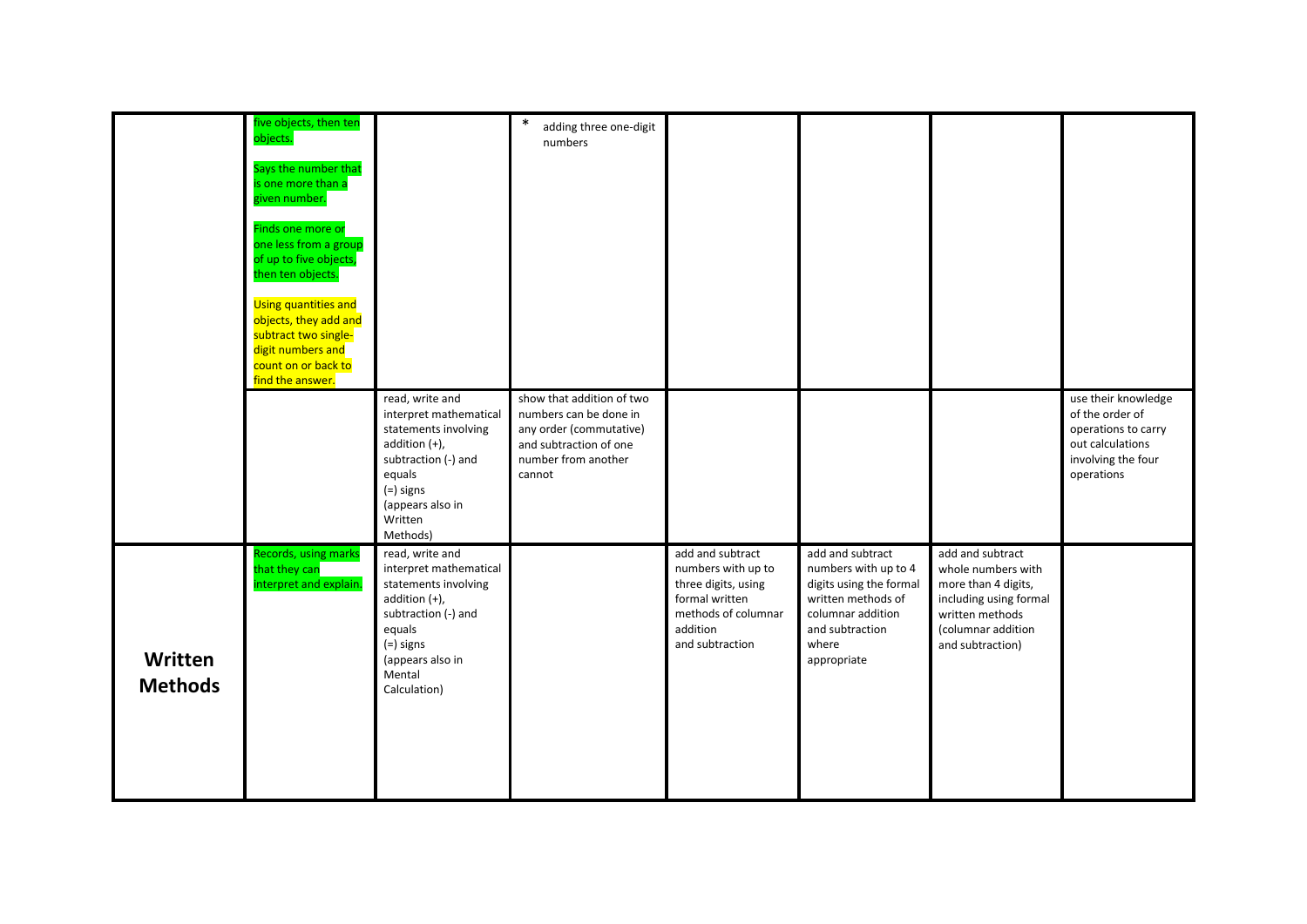| <b>Inverse</b><br>Operations,<br><b>Estimating</b><br>and<br><b>Checking</b>                                                                                                                                                                                        |                                                                                                                                                                                                    | Recognise and use the<br>inverse relationship<br>between addition and<br>subtraction and use this to<br>check calculations and<br>solve missing number<br>problems.                                                                                                                                                                                                                                                                                                   | estimate the answer<br>to a calculation and<br>use inverse operations<br>to<br>check answers                                                    | estimate and use<br>inverse operations to<br>check<br>answers to a<br>calculation                                                    | use rounding to check<br>answers to<br>calculations and<br>determine, in the<br>context of a problem,<br>levels of accuracy            | Use estimation to<br>check answers to<br>calculations and<br>determine, in the<br>context of a problem,<br>levels of accuracy.                                                                                                    |
|---------------------------------------------------------------------------------------------------------------------------------------------------------------------------------------------------------------------------------------------------------------------|----------------------------------------------------------------------------------------------------------------------------------------------------------------------------------------------------|-----------------------------------------------------------------------------------------------------------------------------------------------------------------------------------------------------------------------------------------------------------------------------------------------------------------------------------------------------------------------------------------------------------------------------------------------------------------------|-------------------------------------------------------------------------------------------------------------------------------------------------|--------------------------------------------------------------------------------------------------------------------------------------|----------------------------------------------------------------------------------------------------------------------------------------|-----------------------------------------------------------------------------------------------------------------------------------------------------------------------------------------------------------------------------------|
| In practical activities<br>and discussion,<br>beginning to use the<br>vocabulary involved in<br>adding and<br>subtracting.<br><b>Begins to identify own</b><br>mathematical<br>problems based on<br>own interests and<br>Problem<br>fascinations.<br><b>Solving</b> | solve one-step<br>problems that involve<br>addition and<br>subtraction, using<br>concrete objects and<br>pictorial<br>representations, and<br>missing number<br>problems such as<br>$7 = \Box - 9$ | solve problems with<br>addition and subtraction:<br>$\ast$<br>using concrete objects<br>and pictorial<br>representations,<br>including those<br>involving numbers,<br>quantities and<br>measures<br>∗<br>applying their<br>increasing knowledge<br>of mental and written<br>methods<br>solve simple problems in a<br>practical context involving<br>addition and subtraction of<br>money of the same unit,<br>including giving change<br>(copied from<br>Measurement) | solve problems,<br>including missing<br>number problems,<br>using number facts,<br>place value, and more<br>complex addition and<br>subtraction | solve addition and<br>subtraction two-step<br>problems in contexts,<br>deciding which<br>operations and<br>methods to use and<br>why | solve addition and<br>subtraction multi-step<br>problems in contexts,<br>deciding which<br>operations and<br>methods to use and<br>why | solve addition and<br>subtraction multi-step<br>problems in contexts,<br>deciding which<br>operations and<br>methods to use and<br>why<br>Solve problems<br>involving addition,<br>subtraction,<br>multiplication and<br>division |

# **Number: Multiplication and Division**

|                                                       | Reception | Year 1                                                                                      | Year <sub>2</sub>                                                                                                             | Year 3                                                                                             | Year 4                                                                                    | Year 5                                                                                                       | Year 6 |
|-------------------------------------------------------|-----------|---------------------------------------------------------------------------------------------|-------------------------------------------------------------------------------------------------------------------------------|----------------------------------------------------------------------------------------------------|-------------------------------------------------------------------------------------------|--------------------------------------------------------------------------------------------------------------|--------|
| <b>Multiplication</b><br>and Division<br><b>Facts</b> |           | count in multiples of<br>twos, fives and tens<br>(copied from Number<br>and<br>Place Value) | count in steps of 2, 3,<br>and 5 from 0, and in<br>tens from any number,<br>forward or backward<br>(copied from Number<br>and | count from 0 in<br>multiples of 4, 8, 50<br>and 100<br>(copied from Number)<br>and Place<br>Value) | count in multiples of 6,<br>7, 9, 25 and 1 000<br>(copied from Number<br>and Place Value) | count forwards or<br>backwards in steps of<br>powers of 10 for any<br>given number up to<br><i>1 000 000</i> |        |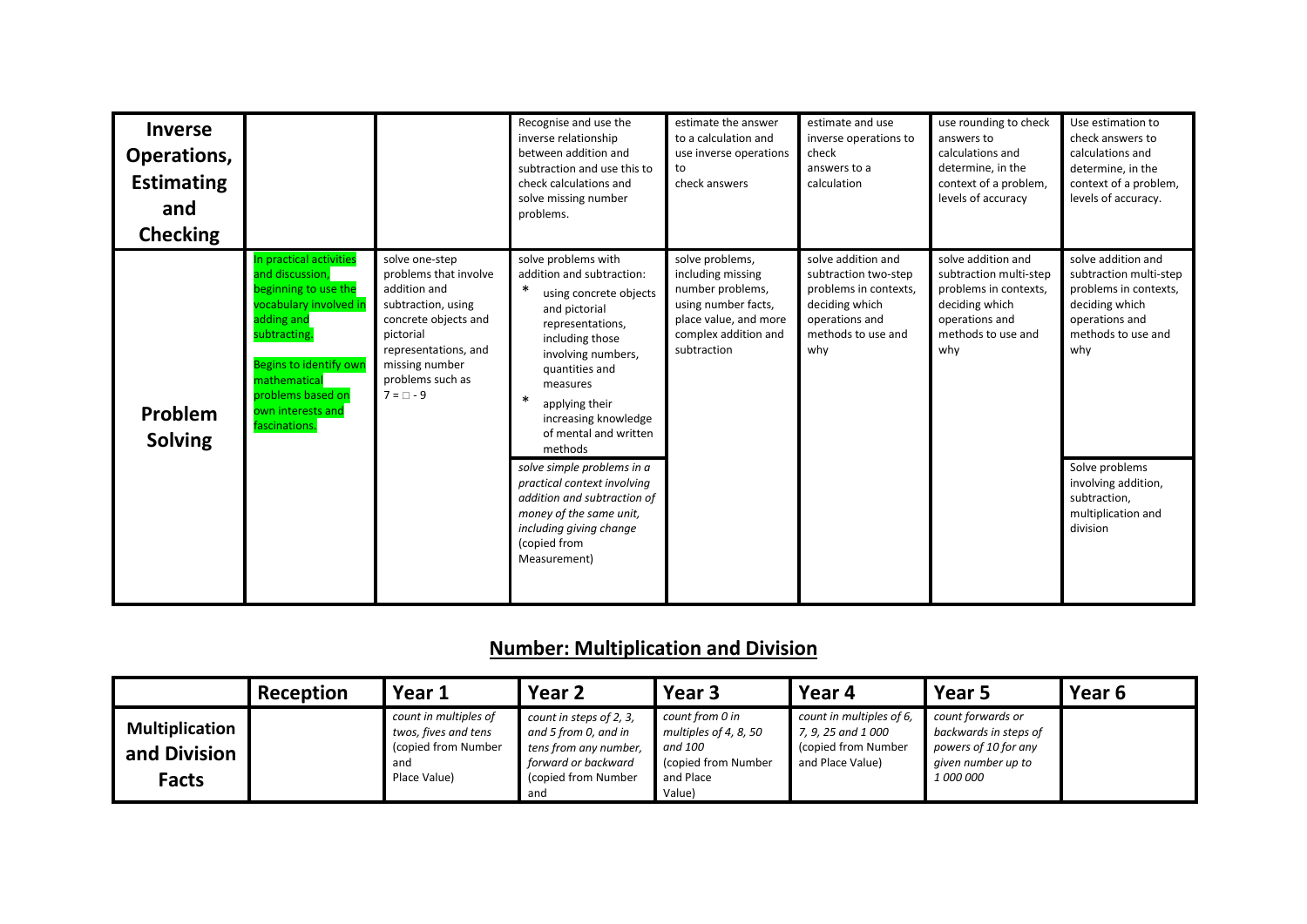|                                     |                                                                     | Place Value)                                                                                                                                                |                                                                                                                                                                                                                                                                                                                            |                                                                                                                                                                                        | (copied from Number<br>and<br>Place Value)                                                                                 |                                                                                                                                                                                    |
|-------------------------------------|---------------------------------------------------------------------|-------------------------------------------------------------------------------------------------------------------------------------------------------------|----------------------------------------------------------------------------------------------------------------------------------------------------------------------------------------------------------------------------------------------------------------------------------------------------------------------------|----------------------------------------------------------------------------------------------------------------------------------------------------------------------------------------|----------------------------------------------------------------------------------------------------------------------------|------------------------------------------------------------------------------------------------------------------------------------------------------------------------------------|
|                                     |                                                                     | recall and use<br>multiplication and<br>division facts for the<br>2, 5 and 10<br>multiplication tables,<br>including recognising<br>odd and even<br>numbers | recall and use<br>multiplication and<br>division facts for the 3,<br>4 and 8 multiplication<br>tables                                                                                                                                                                                                                      | recall multiplication<br>and division facts for<br>multiplication tables<br>up to $12 \times 12$                                                                                       |                                                                                                                            |                                                                                                                                                                                    |
| <b>Mental</b><br><b>Calculation</b> | They solve problems,<br>including doubling,<br>halving and sharing. |                                                                                                                                                             | write and calculate<br>mathematical<br>statements for<br>multiplication and<br>division using the<br>multiplication tables<br>that they know,<br>including for two-digit<br>numbers times one<br>digit numbers, using<br>mental and<br>progressing to formal<br>written methods<br>(appears also in<br>Written<br>Methods) | use place value,<br>known and derived<br>facts to multiply and<br>divide mentally,<br>including: multiplying<br>by 0 and 1; dividing<br>by 1; multiplying<br>together three<br>numbers | multiply and divide<br>numbers mentally<br>drawing upon known<br>facts                                                     | perform mental<br>calculations, including<br>with mixed operations<br>and large<br>numbers                                                                                         |
|                                     |                                                                     | show that<br>multiplication of two<br>numbers can be done<br>in any order<br>(commutative) and<br>division of one<br>number by another<br>cannot            |                                                                                                                                                                                                                                                                                                                            | recognise and use<br>factor pairs and<br>commutativity in<br>mental calculations<br>(appears also in<br>Properties of Numbers)                                                         | multiply and divide<br>whole numbers and<br>those involving<br>decimals by 10, 100<br>and 1000                             | associate a fraction<br>with division and<br>calculate decimal<br>fraction equivalents<br>(e.g. 0.375) for a<br>simple fraction<br>$(e.g. \frac{3}{8})$<br>(copied from Fractions) |
| Written<br><b>Calculation</b>       |                                                                     | calculate<br>mathematical<br>statements for<br>multiplication and<br>division within the<br>multiplication tables<br>and write them using                   | write and calculate<br>mathematical<br>statements for<br>multiplication and<br>division using the<br>multiplication tables<br>that they know,                                                                                                                                                                              | multiply two-digit and<br>three-digit numbers by<br>a one digit number<br>using<br>formal written layout                                                                               | multiply numbers up<br>to 4 digits by a one-<br>or two-digit number<br>using a formal<br>written method,<br>including long | multiply multi-digit<br>numbers up to 4 digits<br>by a two-digit whole<br>number using the<br>formal written method<br>of long multiplication                                      |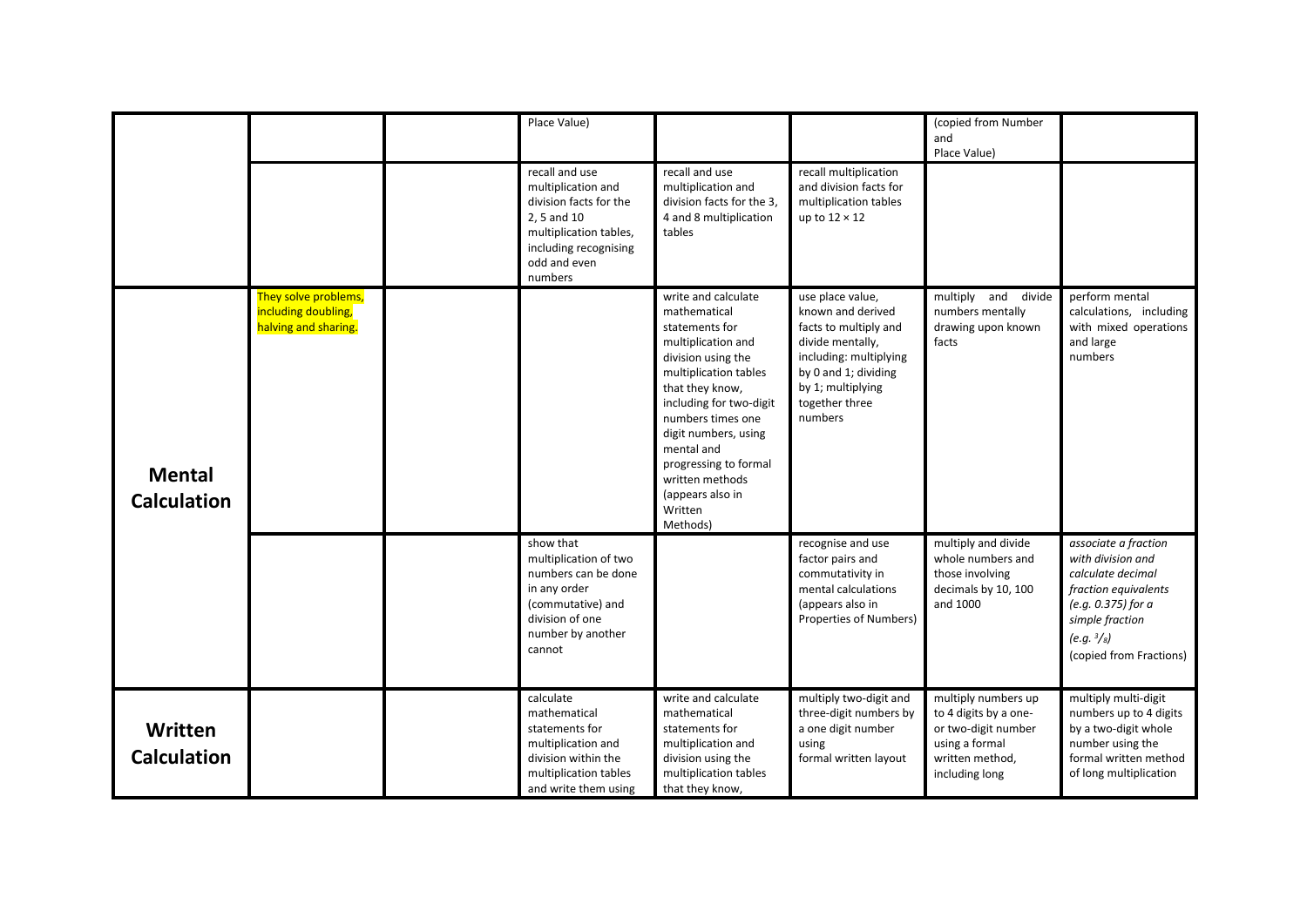|  | the multiplication (x),<br>division $(+)$ and<br>equals (=)<br>signs | including for two-digit<br>numbers times one-<br>digit numbers, using<br>mental and<br>progressing to formal<br>written methods<br>(appears also in Mental<br>Methods) | multiplication for<br>two-digit numbers                                                                                                                                              |                                                                                                                                                                                                                                                                                                                                                                                                                                   |
|--|----------------------------------------------------------------------|------------------------------------------------------------------------------------------------------------------------------------------------------------------------|--------------------------------------------------------------------------------------------------------------------------------------------------------------------------------------|-----------------------------------------------------------------------------------------------------------------------------------------------------------------------------------------------------------------------------------------------------------------------------------------------------------------------------------------------------------------------------------------------------------------------------------|
|  |                                                                      |                                                                                                                                                                        | divide numbers up to<br>4 digits by a one-digit<br>number using the<br>formal written<br>method of short<br>division and interpret<br>remainders<br>appropriately for the<br>context | divide numbers up to<br>4-digits by a two-digit<br>whole number using<br>the formal written<br>method of short<br>division where<br>appropriate for the<br>context divide<br>numbers up to 4<br>digits by a two-digit<br>whole number using<br>the formal written<br>method of long<br>division, and interpret<br>remainders as whole<br>number remainders,<br>fractions, or by<br>rounding, as<br>appropriate for the<br>context |
|  |                                                                      |                                                                                                                                                                        |                                                                                                                                                                                      | use written division<br>methods in cases<br>where the answer has<br>up to two decimal<br>places (copied from<br>Fractions (including<br>decimals))                                                                                                                                                                                                                                                                                |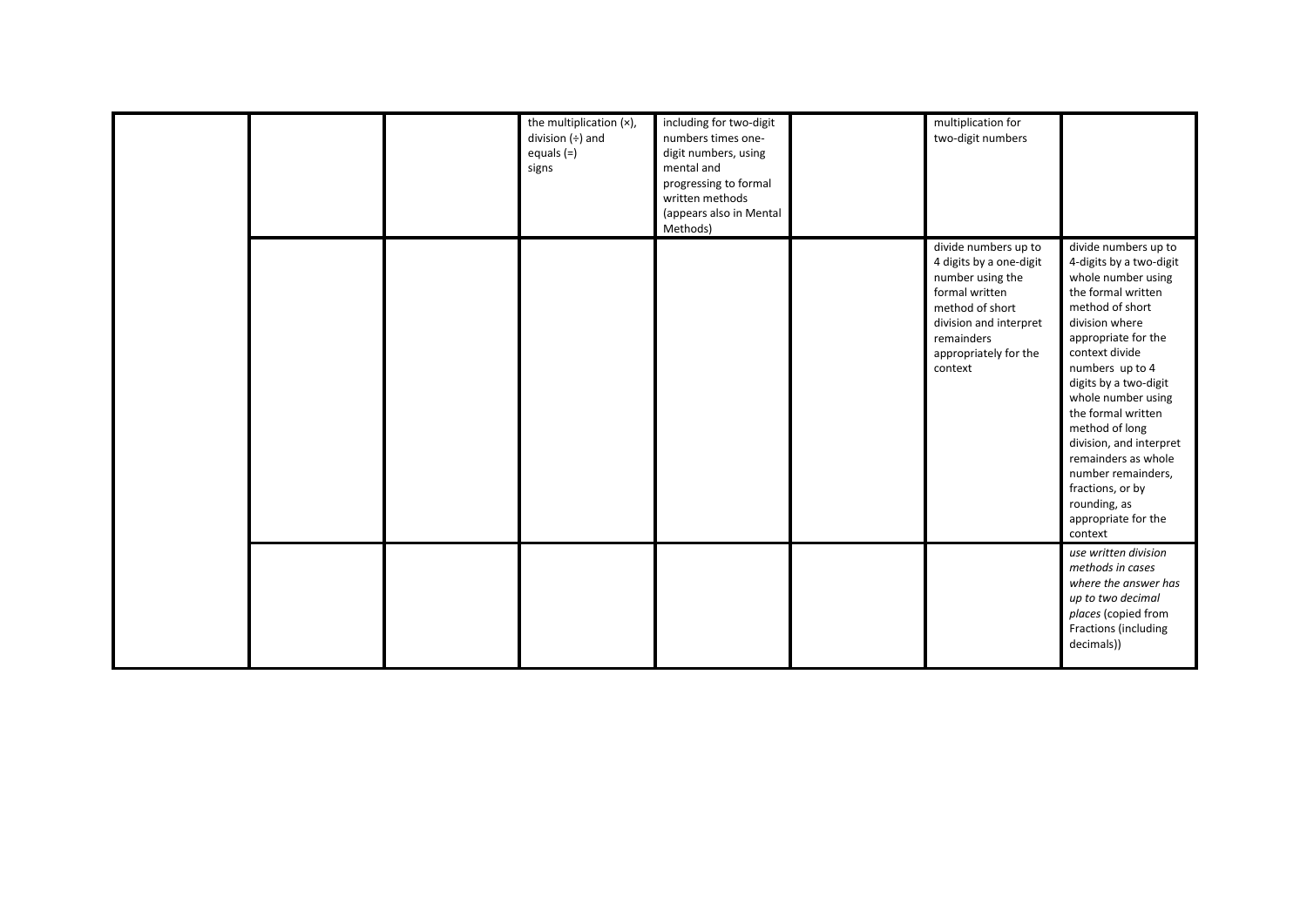| <b>Properties of</b><br><b>Numbers:</b><br>Multiples,<br>Factors,<br>Primes,<br><b>Square and</b><br>Cube<br><b>Numbers</b> |  |  | recognise and use<br>factor pairs and<br>commutativity in<br>mental calculations<br>(repeated) | Identify multiples and<br>factors, including<br>finding all factor pairs<br>of a number, and<br>common factors of two<br>numbers.<br>know and use the<br>vocabulary of prime<br>numbers, prime factors<br>and composite<br>(nonprime) numbers<br>establish whether a<br>number up to 100 is<br>prime and recall prime<br>numbers up to 19 | identify<br>common<br>factors,<br>common<br>multiples and<br>prime numbers<br>use common factors to<br>simplify fractions; use<br>common multiples to<br>express<br>fractions in the same<br>denomination<br>(copied from Fractions)                            |
|-----------------------------------------------------------------------------------------------------------------------------|--|--|------------------------------------------------------------------------------------------------|-------------------------------------------------------------------------------------------------------------------------------------------------------------------------------------------------------------------------------------------------------------------------------------------------------------------------------------------|-----------------------------------------------------------------------------------------------------------------------------------------------------------------------------------------------------------------------------------------------------------------|
|                                                                                                                             |  |  |                                                                                                |                                                                                                                                                                                                                                                                                                                                           |                                                                                                                                                                                                                                                                 |
|                                                                                                                             |  |  |                                                                                                | recognise and use<br>square numbers and<br>cube numbers, and the<br>notation for squared<br>$(2)$ and cubed $(3)$                                                                                                                                                                                                                         | calculate, estimate and<br>compare volume of<br>cubes and cuboids<br>using standard units,<br>including centimetre<br>cubed ( $cm3$ ) and cubic<br>metres ( $m3$ ), and<br>extending to other<br>units such as $mm3$<br>and $km^3$<br>(copied from<br>Measures) |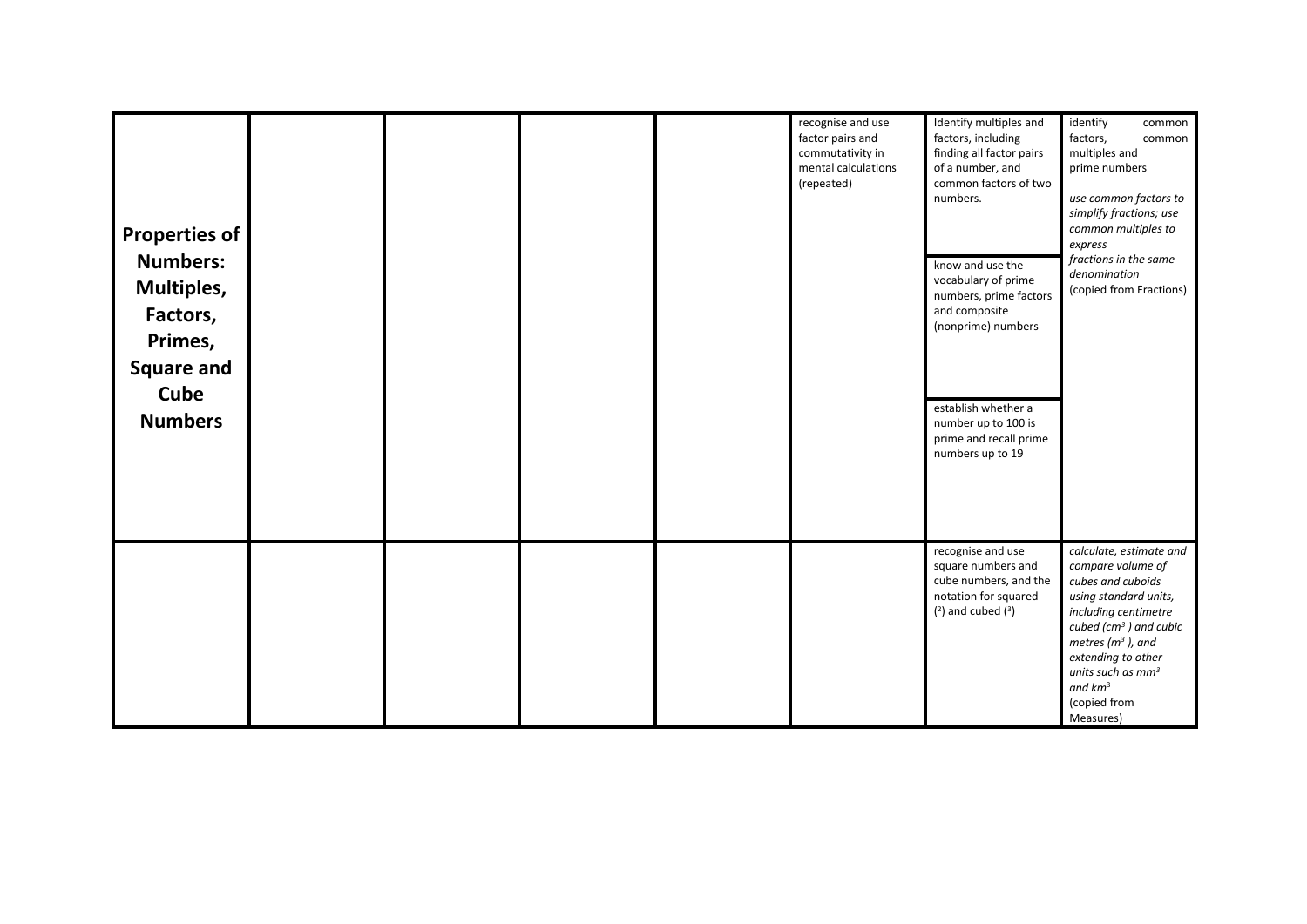| Order of<br><b>Operations</b>                                                                  |                                                                                                                                                                                        |                                                                                                                                                                                  |                                                                                                                                                                                                      |                                                                                                                                                                                                              |                                                                                                                                                                                           | use their knowledge of<br>the order of operations<br>to carry out<br>calculations involving<br>the four operations            |
|------------------------------------------------------------------------------------------------|----------------------------------------------------------------------------------------------------------------------------------------------------------------------------------------|----------------------------------------------------------------------------------------------------------------------------------------------------------------------------------|------------------------------------------------------------------------------------------------------------------------------------------------------------------------------------------------------|--------------------------------------------------------------------------------------------------------------------------------------------------------------------------------------------------------------|-------------------------------------------------------------------------------------------------------------------------------------------------------------------------------------------|-------------------------------------------------------------------------------------------------------------------------------|
| <b>Inverse</b><br>Operations,<br><b>Estimating</b><br>and<br><b>Checking</b><br><b>Answers</b> |                                                                                                                                                                                        |                                                                                                                                                                                  | estimate the answer to<br>a calculation and use<br>inverse operations to<br>check answers<br>(copied from Addition<br>and<br>Subtraction)                                                            | estimate and use<br>inverse operations to<br>check answers to a<br>calculation<br>(copied from Addition<br>and<br>Subtraction)                                                                               |                                                                                                                                                                                           | use estimation to<br>check answers to<br>calculations and<br>determine, in the<br>context of a problem,<br>levels of accuracy |
| Problem                                                                                        | solve one-step<br>problems involving<br>multiplication and<br>division, by calculating<br>the answer using<br>concrete objects,<br>pictorial<br>representations and<br>arrays with the | solve problems<br>involving<br>multiplication and<br>division, using<br>materials, arrays,<br>repeated addition,<br>mental methods, and<br>multiplication and<br>division facts, | solve problems,<br>including missing<br>number problems,<br>involving multiplication<br>and division, including<br>positive integer scaling<br>problems and<br>correspondence<br>problems in which n | solve problems<br>involving multiplying<br>and adding, including<br>using the distributive<br>law to multiply two<br>digit numbers by one<br>digit, integer scaling<br>problems and harder<br>correspondence | solve problems<br>involving multiplication<br>and division including<br>using their knowledge<br>of factors and<br>multiples, squares and<br>cubes                                        | solve problems<br>involving addition,<br>subtraction,<br>multiplication and<br>division                                       |
| <b>Solving</b>                                                                                 | support of the teacher                                                                                                                                                                 | including problems in<br>contexts                                                                                                                                                | objects are connected<br>to m objects                                                                                                                                                                | problems such as n<br>objects are connected<br>to m objects                                                                                                                                                  | solve problems<br>involving addition,<br>subtraction,<br>multiplication and<br>division and a<br>combination of these,<br>including<br>understanding the<br>meaning of the equals<br>sign |                                                                                                                               |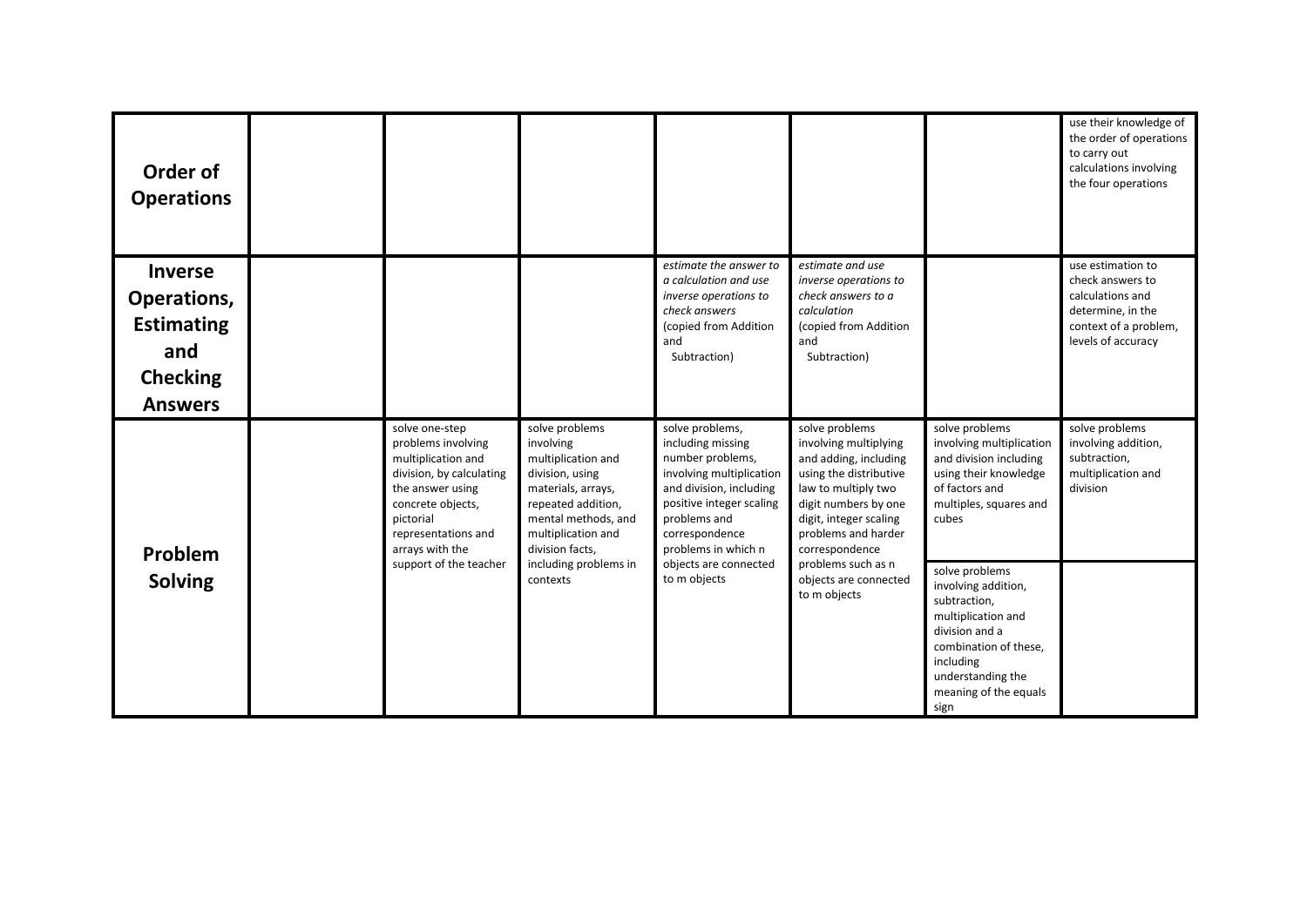|  |  |  |  |  |  | solve problems<br>involving<br>multiplication and<br>division, including<br>scaling by simple<br>fractions and<br>problems involving<br>simple rates | solve problems<br>involving similar<br>shapes where the scale<br>factor is known or can<br>be found<br>(copied from Ratio and<br>Proportion) |
|--|--|--|--|--|--|------------------------------------------------------------------------------------------------------------------------------------------------------|----------------------------------------------------------------------------------------------------------------------------------------------|
|--|--|--|--|--|--|------------------------------------------------------------------------------------------------------------------------------------------------------|----------------------------------------------------------------------------------------------------------------------------------------------|

# **Number: Fractions (including Decimals and Percentages)**

|                                                         | Reception | Year 1                                                                                                | Year <sub>2</sub>                                                                                                                                                                     | Year <sub>3</sub>                                                                                                                                  | Year 4                                                                                                           | Year 5                                                                                                                                      | Year <sub>6</sub> |
|---------------------------------------------------------|-----------|-------------------------------------------------------------------------------------------------------|---------------------------------------------------------------------------------------------------------------------------------------------------------------------------------------|----------------------------------------------------------------------------------------------------------------------------------------------------|------------------------------------------------------------------------------------------------------------------|---------------------------------------------------------------------------------------------------------------------------------------------|-------------------|
| <b>Counting in</b><br><b>Fractional</b><br><b>Steps</b> |           |                                                                                                       | Pupils should count in<br>fractions up to 10,<br>starting from any<br>number and using<br>the $1/2$ and $2/4$<br>equivalence on the<br>number line (Non<br><b>Statutory Guidance)</b> | count up and down in<br>tenths                                                                                                                     | count up and down in<br>hundredths                                                                               |                                                                                                                                             |                   |
|                                                         |           | recognise, find and<br>name a half as one of<br>two equal parts of an<br>object, shape or<br>quantity | recognise, find, name<br>and<br>1<br>12 write fractions /, /,                                                                                                                         | recognise, find and<br>write fractions of a<br>discrete set of objects:<br>unit fractions and non-<br>unit fractions<br>with small<br>denominators | recognise that<br>hundredths arise when<br>dividing an object by<br>one hundred<br>and dividing tenths by<br>ten | recognise and use<br>thousandths and relate<br>them to tenths,<br>hundredths and<br>decimal equivalents<br>(appears also in<br>Equivalence) |                   |
| <b>Recognising</b><br><b>Fractions</b>                  |           |                                                                                                       | and / of a length,<br>shape,<br>set of objects or                                                                                                                                     | recognise that tenths<br>arise from dividing an<br>object into 10 equal<br>parts and in dividing<br>one - digit numbers or<br>quantities by 10.    |                                                                                                                  |                                                                                                                                             |                   |
|                                                         |           | recognise, find and<br>name a quarter as one<br>of four equal parts of                                | quantity                                                                                                                                                                              | recognise and use<br>fractions as numbers:                                                                                                         |                                                                                                                  |                                                                                                                                             |                   |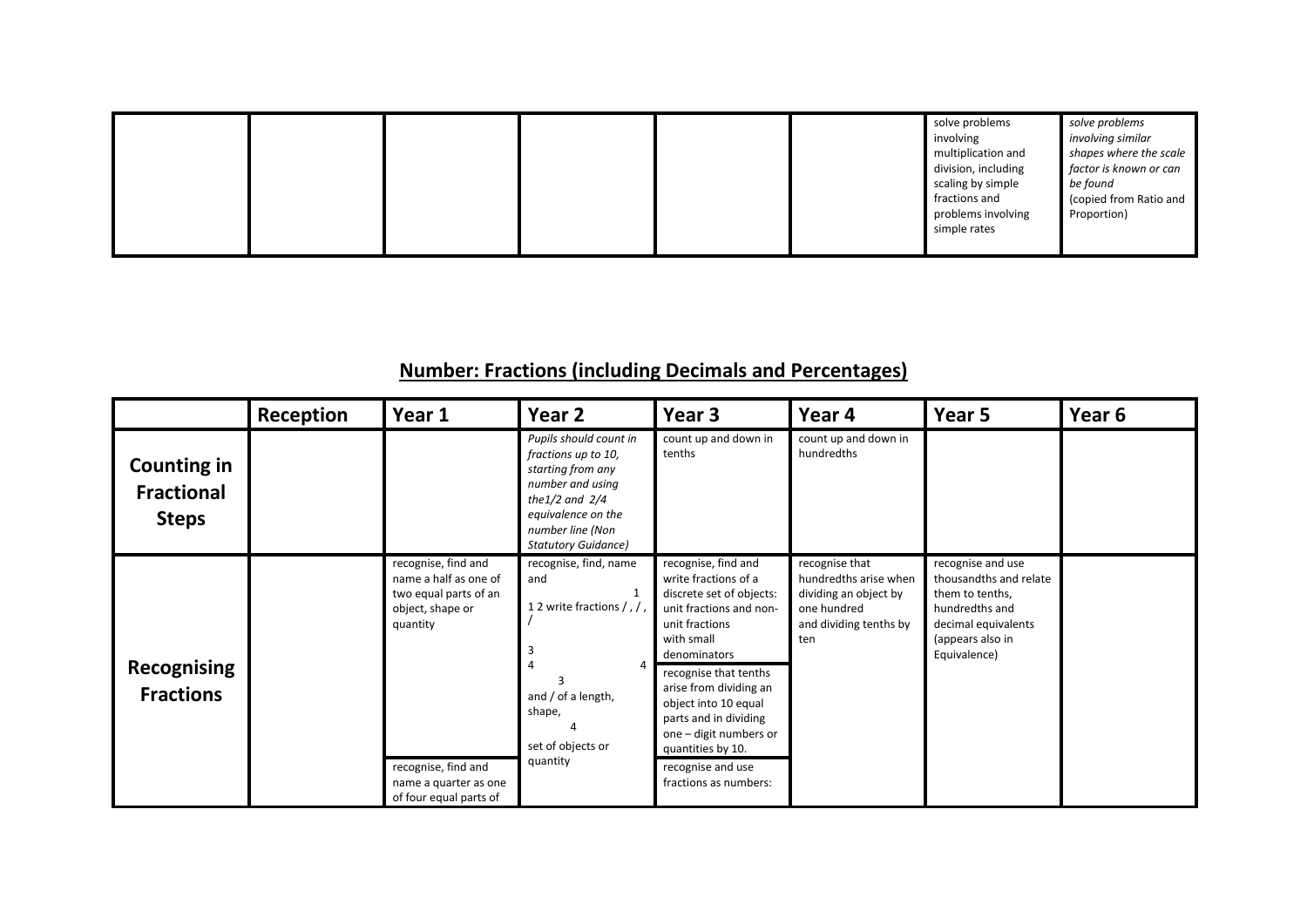|                                                            | an object, shape or<br>quantity |                                                                                                                                                          | unit fractions and non-<br>unit<br>fractions with small<br>denominators                      |                                                                                           |                                                                                                                                         |                                                                                                                                                        |
|------------------------------------------------------------|---------------------------------|----------------------------------------------------------------------------------------------------------------------------------------------------------|----------------------------------------------------------------------------------------------|-------------------------------------------------------------------------------------------|-----------------------------------------------------------------------------------------------------------------------------------------|--------------------------------------------------------------------------------------------------------------------------------------------------------|
| <b>Comparing</b><br><b>Fractions</b>                       |                                 |                                                                                                                                                          | compare and order<br>unit fractions, and<br>fractions<br>with the same<br>denominators       |                                                                                           | compare and order<br>fractions whose<br>denominators are all<br>multiples of the same<br>number                                         | compare and order<br>fractions, including<br>fractions >1                                                                                              |
| <b>Comparing</b><br><b>Decimals</b>                        |                                 |                                                                                                                                                          |                                                                                              | compare numbers with<br>the same number of<br>decimal places up to<br>two decimal places  | read, write, order and<br>compare numbers with<br>up to three decimal<br>places                                                         | identify the value of<br>each digit in numbers<br>given<br>to<br>three<br>decimal places                                                               |
| <b>Rounding</b><br><b>Including</b><br><b>Decimals</b>     |                                 |                                                                                                                                                          |                                                                                              | round decimals with<br>one decimal place to<br>the nearest whole<br>number                | round decimals with<br>two decimal places to<br>the nearest whole<br>number and to one<br>decimal place                                 | solve problems which<br>require answers to be<br>rounded to specified<br>degrees of accuracy                                                           |
| Equivalence<br>(Including<br>Fractions,<br><b>Decimals</b> |                                 | write simple fractions<br>$\mathbf{1}$<br>e.g. / of $6 = 3$ and<br>recognise the<br>$\overline{2}$<br>equivalence of / and<br>$\Delta$<br>$\overline{2}$ | recognise and show,<br>using diagrams,<br>equivalent fractions<br>with small<br>denominators | recognise and show,<br>using<br>diagrams, families of<br>common equivalent<br>fractions   | identify, name and<br>write equivalent<br>fractions of a given<br>fraction, represented<br>visually, including<br>tenths and hundredths | use common factors to<br>simplify fractions; use<br>common multiples to<br>express fractions<br>in the same<br>denomination                            |
| and<br>Percentages)                                        |                                 |                                                                                                                                                          |                                                                                              | recognise and write<br>decimal equivalents of<br>any number<br>of tenths or<br>hundredths | read and write decimal<br>numbers as<br>1<br>fractions<br>(e.g. 0.71<br>$=$ /<br>100                                                    | associate a fraction<br>with division and<br>decimal<br>calculate<br>fraction equivalents<br>(e.g. 0.375) for a<br>simple fraction 3<br>(e.g. / )<br>8 |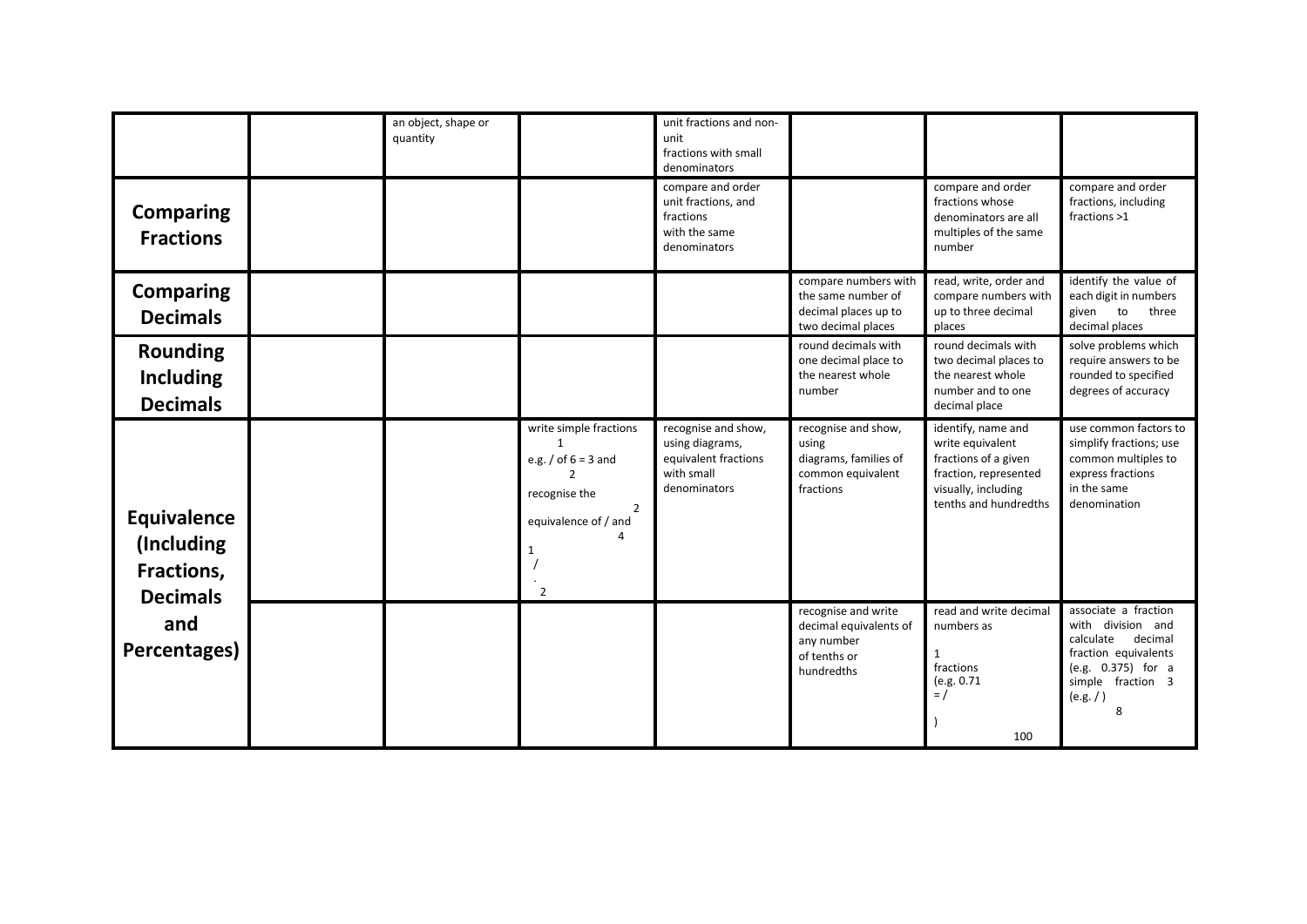|                                                           |  |                                                                                                                                                                     |                                                                        | recognise and use<br>thousandths and relate<br>them to tenths,<br>hundredths and<br>decimal equivalents                                                                                                                                                                                                                                                        |                                                                                                                                       |
|-----------------------------------------------------------|--|---------------------------------------------------------------------------------------------------------------------------------------------------------------------|------------------------------------------------------------------------|----------------------------------------------------------------------------------------------------------------------------------------------------------------------------------------------------------------------------------------------------------------------------------------------------------------------------------------------------------------|---------------------------------------------------------------------------------------------------------------------------------------|
|                                                           |  |                                                                                                                                                                     | recognise and write<br>decimal<br>11<br>3<br>equivalents to /;/;/<br>4 | recognise the per cent<br>symbol (%) and<br>understand that per<br>cent relates to<br>"number of parts per<br>hundred", and write<br>percentages as a<br>fraction with<br>denominator 100 as a<br>decimal fraction                                                                                                                                             | recall and use<br>equivalences between<br>simple fractions,<br>decimals and<br>percentages, including<br>in different contexts.       |
| <b>Addition and</b><br><b>Subtraction</b><br>of Fractions |  | add and subtract<br>fractions with the<br>same denominator<br>within one<br>5<br>$\mathbf{1}$<br>6 whole<br>$(e.g. / + / = / )$<br>$\overline{7}$<br>7 <sub>7</sub> | add and subtract<br>fractions with the<br>same<br>denominator          | add and subtract<br>fractions with the<br>same denominator and<br>multiples of the same<br>number<br>recognise mixed<br>numbers and improper<br>fractions and convert<br>from one form to the<br>other and write<br>mathematical<br>statements > 1 as a<br>mixed<br>$2 \quad 4$<br>6 number<br>$(e.g. / + / = /$<br>5<br>5<br>5<br>$\mathbf{1}$<br>$= 1/$<br>5 | add and subtract<br>fractions with different<br>denominators and<br>mixed numbers, using<br>the concept of<br>equivalent<br>fractions |
|                                                           |  |                                                                                                                                                                     |                                                                        | multiply proper<br>fractions and mixed                                                                                                                                                                                                                                                                                                                         | multiply simple pairs of<br>proper fractions,                                                                                         |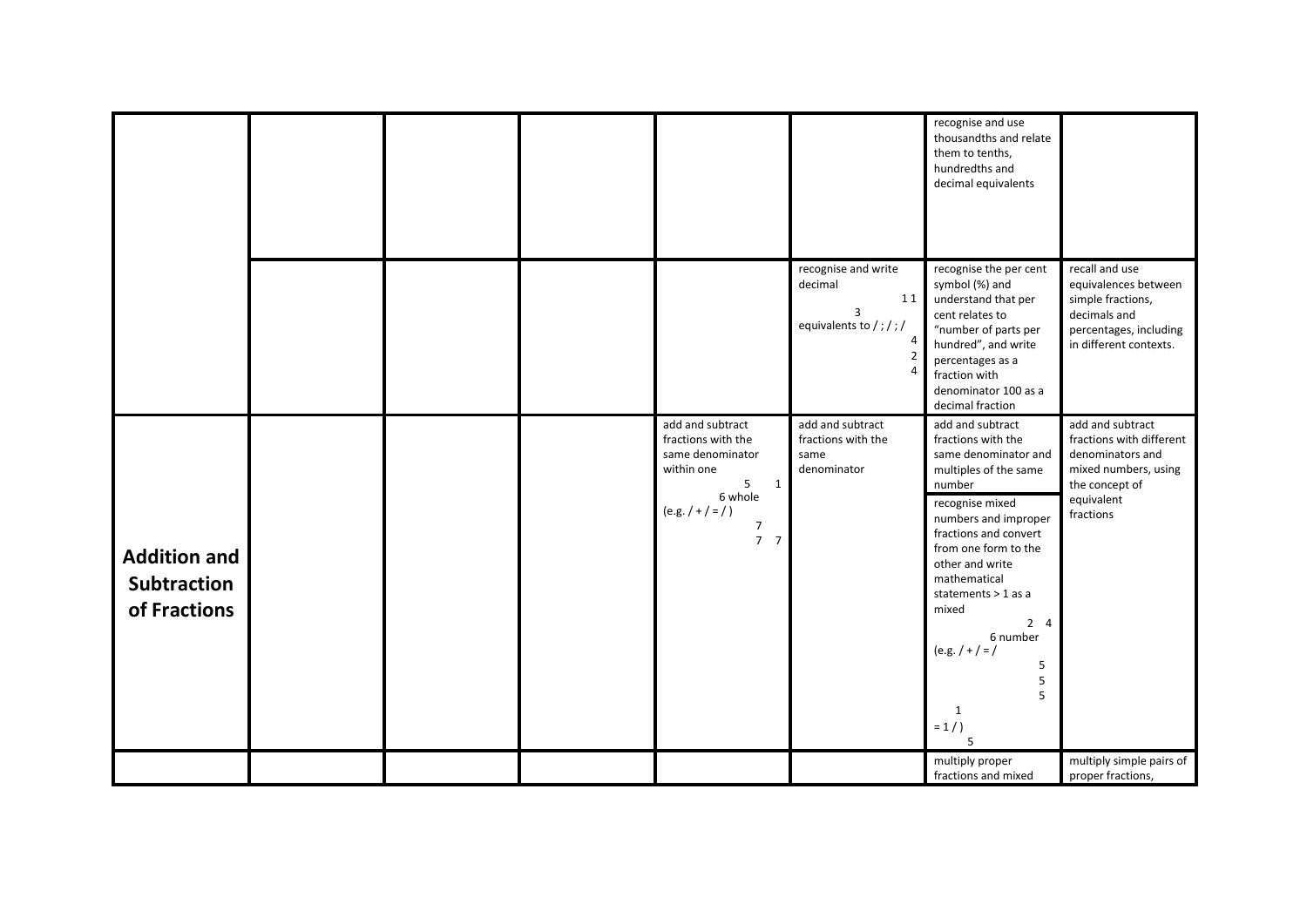| <b>Multiplication</b><br>and Division<br>of Fraction |  |  |                                                                                                                                                                           | numbers by whole<br>numbers, supported by<br>materials and diagrams | writing the answer in<br>its simplest<br>$\mathbf{1}$<br>$\mathbf{1}$<br>1 form<br>(e.g. / x / z)<br>$\overline{2}$<br>$\overline{\mathbf{8}}$<br>multiply one-digit<br>numbers with up to<br>two decimal places by<br>whole<br>numbers |
|------------------------------------------------------|--|--|---------------------------------------------------------------------------------------------------------------------------------------------------------------------------|---------------------------------------------------------------------|-----------------------------------------------------------------------------------------------------------------------------------------------------------------------------------------------------------------------------------------|
|                                                      |  |  |                                                                                                                                                                           |                                                                     | divide proper fractions<br>by<br>hole numbers (e.g. / $\div$<br>ર<br>$\mathbf{1}$<br>6                                                                                                                                                  |
|                                                      |  |  |                                                                                                                                                                           |                                                                     | multiply one-digit<br>numbers with up to<br>two decimal places by<br>whole<br>numbers                                                                                                                                                   |
| <b>Multiplication</b><br>and Division<br>of Decimals |  |  | find the effect of<br>dividing a one- or two-<br>digit number by 10 and<br>100, identifying the<br>value of the digits in<br>the answer as ones,<br>tenths and hundredths |                                                                     | multiply and divide<br>numbers by 10, 100<br>and 1000 where the<br>answers are up to<br>three decimal places                                                                                                                            |
|                                                      |  |  |                                                                                                                                                                           |                                                                     | identify the value of<br>each digit to three<br>decimal places and<br>multiply and divide<br>numbers by 10, 100<br>and 1000 where the<br>answers are up to<br>three decimal places                                                      |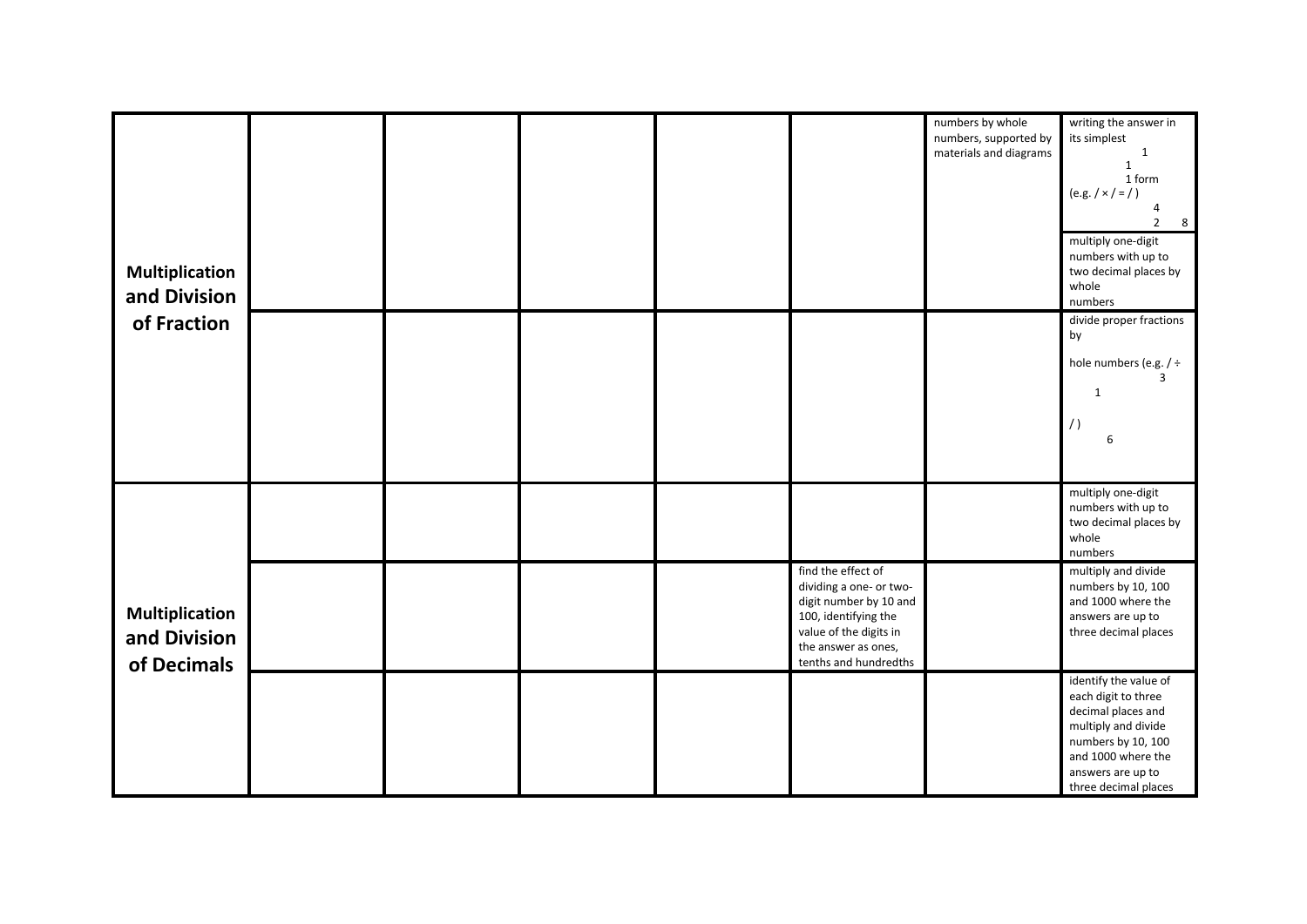|                           |                                                                     |  |                                                 |                                                                                                                                                                                                             |                                                                                                                                                                                                                                                       | associate a fraction<br>with division and<br>calculate decimal<br>fraction equivalents<br>(e.g. 0.375) for a<br>simple fraction<br>(e.g. <sup>3</sup> /s) |
|---------------------------|---------------------------------------------------------------------|--|-------------------------------------------------|-------------------------------------------------------------------------------------------------------------------------------------------------------------------------------------------------------------|-------------------------------------------------------------------------------------------------------------------------------------------------------------------------------------------------------------------------------------------------------|-----------------------------------------------------------------------------------------------------------------------------------------------------------|
|                           |                                                                     |  |                                                 |                                                                                                                                                                                                             |                                                                                                                                                                                                                                                       | use written division<br>methods in cases<br>where the answer has<br>up to two decimal<br>places                                                           |
|                           | They solve problems,<br>including doubling,<br>halving and sharing. |  | solve problems that<br>involve all of the above | solve problems<br>involving increasingly<br>harder fractions to<br>calculate quantities,<br>and fractions to divide<br>quantities, including<br>non-unit fractions<br>where the answer is a<br>whole number | solve problems<br>involving numbers up<br>to three<br>decimal places                                                                                                                                                                                  |                                                                                                                                                           |
| Problem<br><b>Solving</b> |                                                                     |  |                                                 | solve simple measure<br>and money problems<br>involving fractions and<br>decimals to two<br>decimal places.                                                                                                 | solve problems which<br>require knowing<br>percentage and<br>decimal<br>11<br>$\mathbf{1}$<br>equivalents of /, /, /<br>$24$<br>$\overline{2}$<br>$\overline{4}$<br>$/$ , $/$ and those with a<br>5<br>5<br>denominator of a<br>multiple of 10 or 25. |                                                                                                                                                           |

## **Ratio and Proportion**

| Reception | Year 1 | Year | Year 5 | Year<br>$\mathbf{u}$ | <b>Voor</b><br>נ וסס | Year 6 |
|-----------|--------|------|--------|----------------------|----------------------|--------|
|           |        |      |        |                      |                      |        |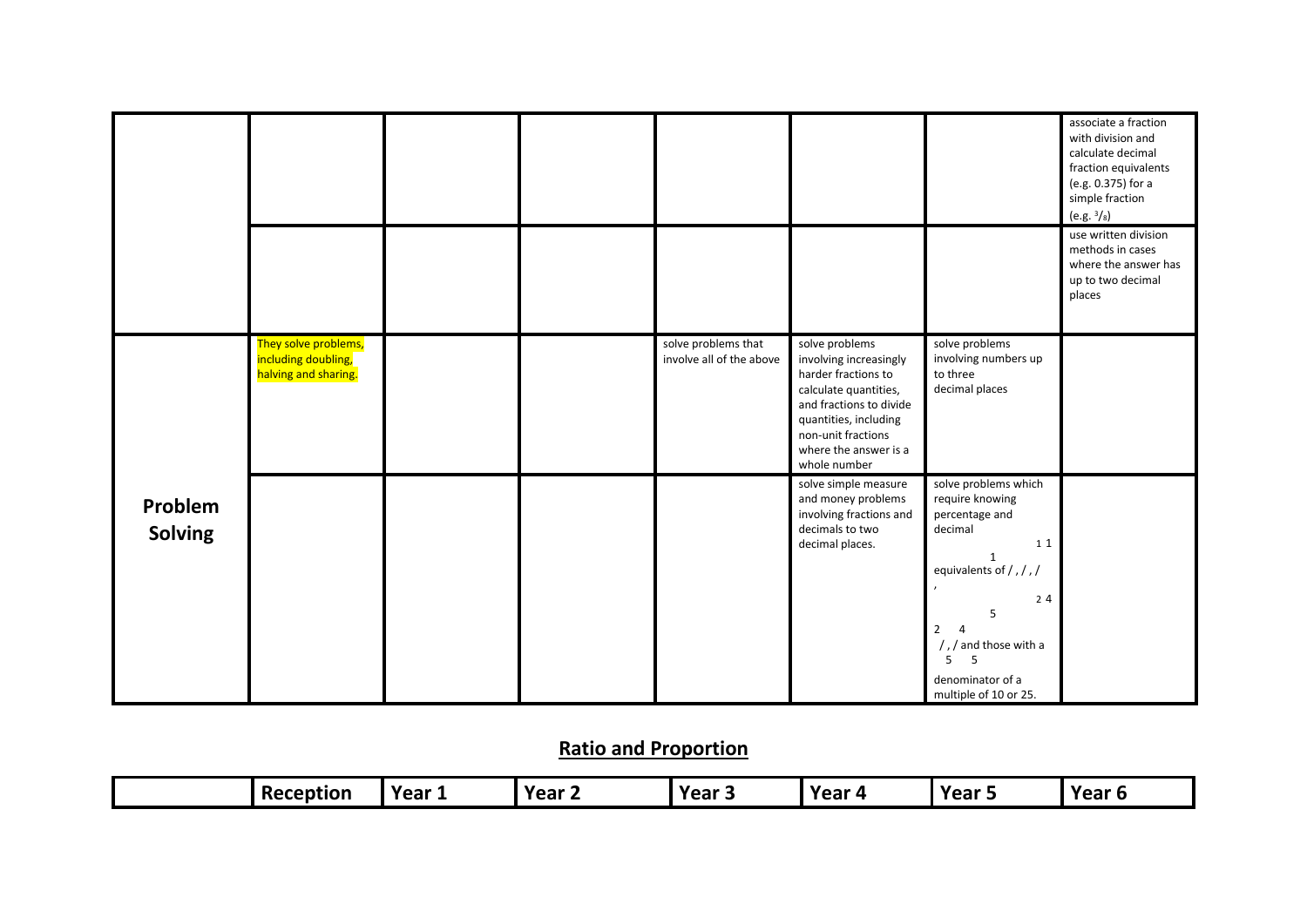| <b>Statements</b><br>only appear<br>in Year 6 but<br>should be<br>connected to<br>previous<br>learning, |  |  |  | solve problems<br>involving the relative<br>sizes of two quantities<br>where missing values<br>can be found by using<br>integer<br>multiplication and<br>division facts      |
|---------------------------------------------------------------------------------------------------------|--|--|--|------------------------------------------------------------------------------------------------------------------------------------------------------------------------------|
|                                                                                                         |  |  |  | solve problems<br>involving the<br>calculation of<br>percentages [for<br>example, of<br>measures, and such as<br>15% of 360] and the<br>use of percentages for<br>comparison |
| particularly<br>fractions and<br>multiplication                                                         |  |  |  | solve problems<br>involving similar<br>shapes where the<br>scale factor is known<br>or can be found                                                                          |
| and division                                                                                            |  |  |  | Solve problems<br>involving unequal<br>sharing and grouping<br>using knowledge of<br>fractions and<br>multiples.                                                             |

**Algebra**

| Reception | <b>Year</b><br>. . | Year $\sim$ | Year. | . Voor<br>. .<br>.<br>$\ddot{\phantom{0}}$ | Year. | Year |
|-----------|--------------------|-------------|-------|--------------------------------------------|-------|------|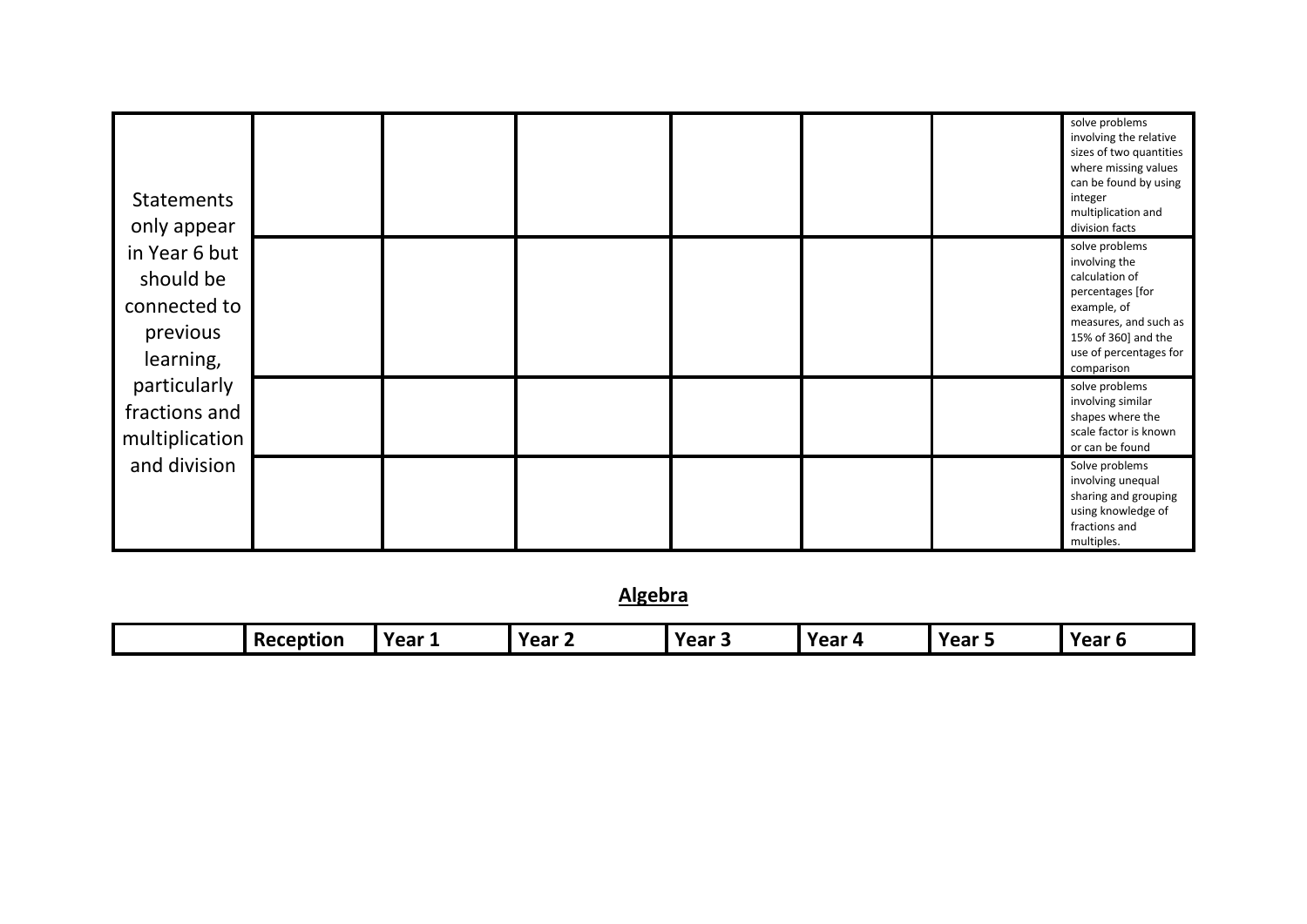| <b>Equations</b> | solve one-step<br>problems that involve<br>addition and<br>subtraction, using<br>concrete objects and<br>pictorial<br>representations, and<br>missing number<br>problems such as<br>$7 = \Box - 9$<br>(copied from<br>Addition and<br>Subtraction) | recognise and use the<br>inverse relationship<br>between addition and<br>subtraction and<br>use this to check<br>calculations and missing<br>number problems.<br>(copied from Addition<br>and<br>Subtraction) | Solve problems,<br>including missing<br>number problems,<br>using number facts,<br>place value, and<br>more complex<br>addition and<br>subtraction. (copied<br>from Addition and<br>Subtraction)<br>solve problems,<br>including missing<br>number problems,<br>involving<br>multiplication and<br>division, including<br>integer scaling<br>(copied from<br>Multiplication and<br>Division) | use the properties<br>of rectangles to<br>deduce related<br>facts and find<br>missing lengths<br>and angles<br>(copied from<br>Geometry:<br>Properties of<br>Shapes) | express missing<br>number problems<br>algebraically                                 |
|------------------|----------------------------------------------------------------------------------------------------------------------------------------------------------------------------------------------------------------------------------------------------|---------------------------------------------------------------------------------------------------------------------------------------------------------------------------------------------------------------|----------------------------------------------------------------------------------------------------------------------------------------------------------------------------------------------------------------------------------------------------------------------------------------------------------------------------------------------------------------------------------------------|----------------------------------------------------------------------------------------------------------------------------------------------------------------------|-------------------------------------------------------------------------------------|
|                  |                                                                                                                                                                                                                                                    | recall and use addition<br>and subtraction facts to<br>20 fluently, and derive<br>and use related facts up<br>to 100 (copied from<br>Addition and<br>Subtraction)                                             |                                                                                                                                                                                                                                                                                                                                                                                              |                                                                                                                                                                      | find pairs of numbers<br>that satisfy number<br>sentences involving<br>two unknowns |
|                  | represent and use<br>number bonds and<br>related subtraction<br>facts within 20<br>(copied from<br>Addition and                                                                                                                                    |                                                                                                                                                                                                               |                                                                                                                                                                                                                                                                                                                                                                                              |                                                                                                                                                                      | enumerate all<br>possibilities of<br>combinations of two<br>variables               |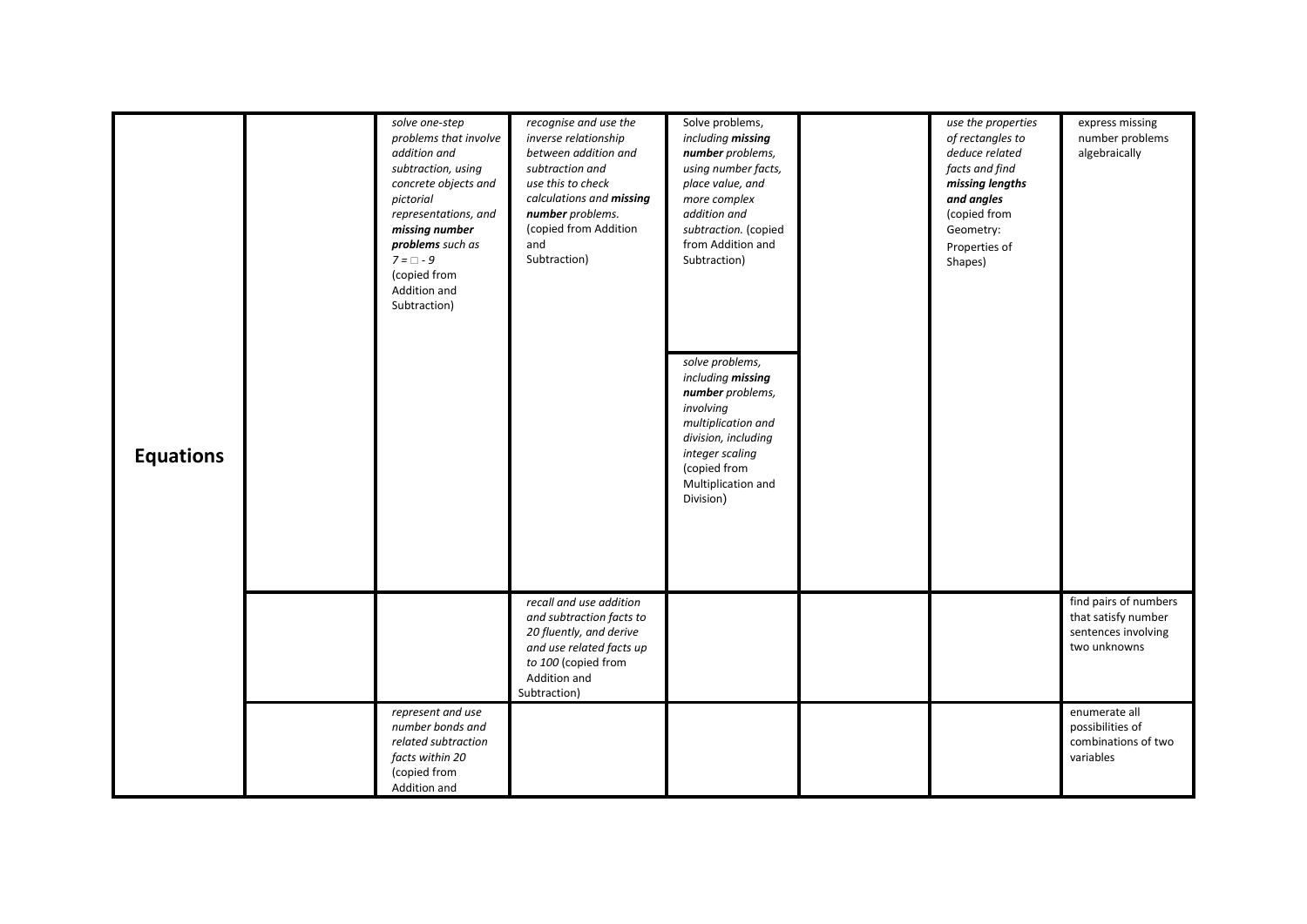|                  | Subtraction)                                                                                                                                                                                                  |                                                                           |                                                                                                                                                            |                                                                                                                         |
|------------------|---------------------------------------------------------------------------------------------------------------------------------------------------------------------------------------------------------------|---------------------------------------------------------------------------|------------------------------------------------------------------------------------------------------------------------------------------------------------|-------------------------------------------------------------------------------------------------------------------------|
| Formulae         |                                                                                                                                                                                                               |                                                                           | Perimeter can be<br>expressed<br>algebraically as 2(a<br>+ b) where a and b<br>are the dimensions<br>in the same unit.<br>(Copied from NSG<br>measurement) | use simple formulae                                                                                                     |
|                  |                                                                                                                                                                                                               |                                                                           |                                                                                                                                                            | recognise when it is<br>possible to use<br>formulae for area<br>and volume of<br>shapes<br>(copied from<br>Measurement) |
| <b>Sequences</b> | sequence events in<br>chronological order<br>using language such<br>as: before and after,<br>next, first, today,<br>yesterday, tomorrow,<br>morning, afternoon<br>and evening<br>(copied from<br>Measurement) | compare and sequence<br>intervals of time<br>(copied from<br>Measurement) |                                                                                                                                                            | generate and describe<br>linear number<br>sequences                                                                     |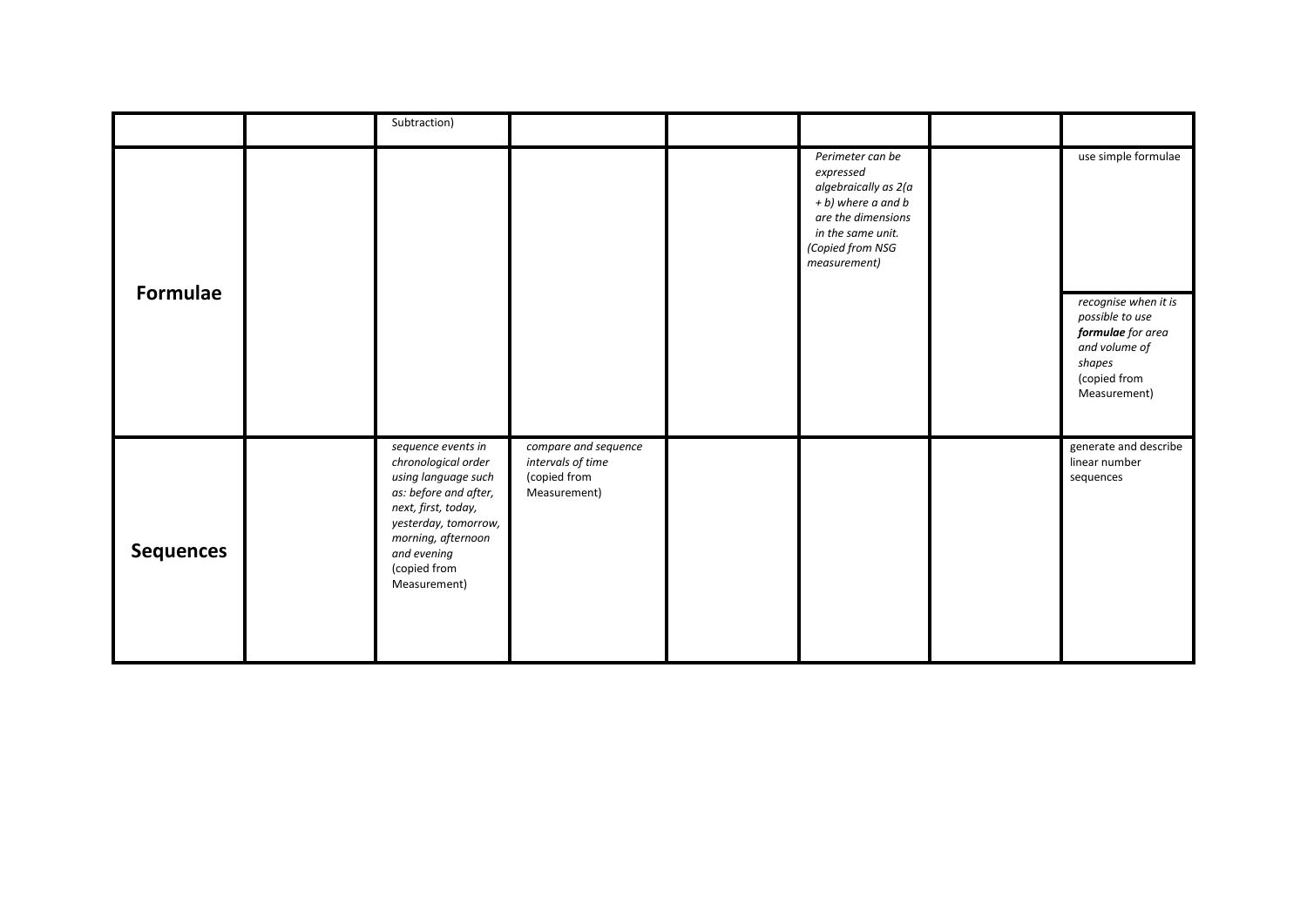|  | order and arrange<br>combinations of<br>mathematical objects in<br>patterns<br>(copied from Geometry:<br>position and direction) |  |  |
|--|----------------------------------------------------------------------------------------------------------------------------------|--|--|
|  |                                                                                                                                  |  |  |

### **Measurement**

|                                              | Reception                                                                                                                                                                                                                                                                                | Year 1                                                                                                                                                                                                                                                                                                                                                                                                              | Year <sub>2</sub>                                                                                              | Year <sub>3</sub> | Year 4                                                                                                                                 | Year 5                                                                                                                                                                                                                                                                                                                                                            | Year <sub>6</sub>                                                                                                                                                                                                                |
|----------------------------------------------|------------------------------------------------------------------------------------------------------------------------------------------------------------------------------------------------------------------------------------------------------------------------------------------|---------------------------------------------------------------------------------------------------------------------------------------------------------------------------------------------------------------------------------------------------------------------------------------------------------------------------------------------------------------------------------------------------------------------|----------------------------------------------------------------------------------------------------------------|-------------------|----------------------------------------------------------------------------------------------------------------------------------------|-------------------------------------------------------------------------------------------------------------------------------------------------------------------------------------------------------------------------------------------------------------------------------------------------------------------------------------------------------------------|----------------------------------------------------------------------------------------------------------------------------------------------------------------------------------------------------------------------------------|
| <b>Comparing</b><br>and<br><b>Estimating</b> | Orders two or three<br>items by length or<br>height.<br>Orders two items by<br>weight or capacity.<br>Children use everyday<br>language to talk about<br>size, weight, capacity,<br>position, distance, time<br>and money to compare<br>quantities and objects<br>and to solve problems. | compare, describe and<br>solve practical<br>problems for:<br>*<br>lengths and<br>heights [e.g.<br>long/short,<br>longer/shorter,<br>tall/short,<br>double/half] *<br>mass/weight [e.g.<br>heavy/light,<br>heavier<br>than, lighter than]<br>$\ast$<br>capacity and<br>volume [e.g.<br>full/empty, more<br>than, less than,<br>half, half full,<br>quarter<br>∗<br>time [e.g. quicker,<br>slower, earlier,<br>later] | compare and order<br>lengths, mass,<br>volume/capacity and<br>record the results<br>using<br>$>$ , $<$ and $=$ |                   | estimate, compare and<br>calculate different<br>measures, including<br>money in pounds and<br>pence<br>(also included in<br>Measuring) | calculate and compare<br>the area of squares<br>and rectangles<br>including using<br>standard units, square<br>centimetres (cm) and<br>square metres (m)<br>and estimate the<br>area of irregular<br>shapes (also included<br>in measuring)<br>estimate volume (e.g.<br>using 1 cm blocks to<br>build cubes and<br>cuboids) and<br>capacity (e.g. using<br>water) | calculate, estimate and<br>compare volume of<br>cubes and cuboids<br>using standard units,<br>including centimetre<br>cubed (cm) and<br>cubic<br>3<br>metres $(m)$ ,<br>and extending<br>to other<br>units such as mm and<br>km. |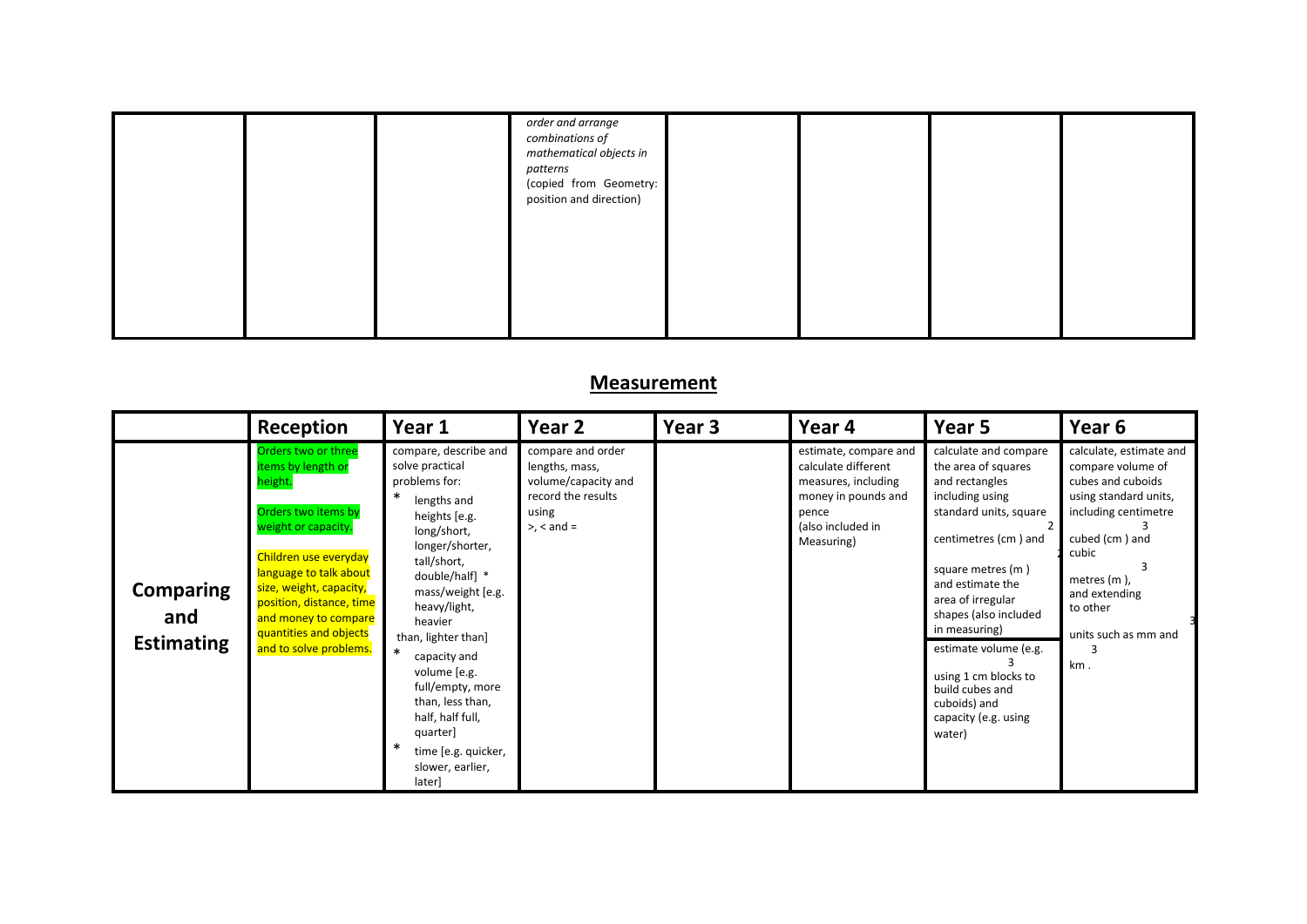|                                               | <b>Orders and sequences</b><br>familiar events.                                                                                                                                    | sequence events in<br>chronological order<br>using language [e.g.<br>before and after, next,<br>first, today, yesterday,<br>tomorrow, morning,<br>afternoon and<br>evening]              | compare and sequence<br>intervals of time                                                                                                                                                                                                                                                        | compare durations of<br>events, for example to<br>calculate the time<br>taken by particular<br>events or tasks                                                                                                                                                                                   |                                                                                                                                       |                                                                                                                                                            |                                                                                                                                                                                                          |
|-----------------------------------------------|------------------------------------------------------------------------------------------------------------------------------------------------------------------------------------|------------------------------------------------------------------------------------------------------------------------------------------------------------------------------------------|--------------------------------------------------------------------------------------------------------------------------------------------------------------------------------------------------------------------------------------------------------------------------------------------------|--------------------------------------------------------------------------------------------------------------------------------------------------------------------------------------------------------------------------------------------------------------------------------------------------|---------------------------------------------------------------------------------------------------------------------------------------|------------------------------------------------------------------------------------------------------------------------------------------------------------|----------------------------------------------------------------------------------------------------------------------------------------------------------------------------------------------------------|
|                                               | <b>Measures short</b><br>periods of time in<br>simple ways.                                                                                                                        |                                                                                                                                                                                          |                                                                                                                                                                                                                                                                                                  | estimate and read time<br>with increasing<br>accuracy to the nearest<br>minute; record and<br>compare time in terms<br>of seconds, minutes,<br>hours and o'clock; use<br>vocabulary such as<br>$a.m./p.m.,$ morning,<br>afternoon, noon and<br>midnight (appears<br>also in Telling the<br>Time) |                                                                                                                                       |                                                                                                                                                            |                                                                                                                                                                                                          |
| <b>Measuring</b><br>and<br><b>Calculating</b> | Children use everyday<br>language to talk about<br>size, weight, capacity,<br>position, distance, time<br>and money to compare<br>quantities and objects<br>and to solve problems. | measure and<br>begin to record<br>the following: *<br>lengths and<br>heights<br>$\ast$<br>mass/weight<br>$\ast$<br>capacity and<br>volume<br>$\ast$<br>time (hours,<br>minutes, seconds) | choose and use<br>appropriate standard<br>units to estimate and<br>measure length/height<br>in any direction<br>$(m/cm)$ ; mass $(kg/g)$ ;<br>temperature (°C);<br>capacity (litres/ml) to<br>the nearest<br>appropriate unit, using<br>rulers, scales,<br>thermometers and<br>measuring vessels | measure, compare,<br>add<br>and subtract: lengths<br>$(m/cm/mm)$ ; mass<br>(kg/g);<br>volume/capacity<br>(I/ml)                                                                                                                                                                                  | estimate, compare and<br>calculate different<br>measures, including<br>money in pounds and<br>pence<br>(appears also in<br>Comparing) | use all four operations<br>to solve problems<br>involving measure (e.g.<br>length, mass, volume,<br>money) using decimal<br>notation including<br>scaling. | solve problems<br>involving the<br>calculation and<br>conversion of units of<br>measure, using<br>decimal notation up to<br>three decimal places<br>where appropriate<br>(appears also in<br>Converting) |
|                                               |                                                                                                                                                                                    |                                                                                                                                                                                          |                                                                                                                                                                                                                                                                                                  | measure the perimeter<br>of simple 2-D shapes                                                                                                                                                                                                                                                    | measure and calculate<br>the perimeter of a<br>rectilinear figure<br>(including squares) in<br>centimetres and<br>metres              | measure and calculate<br>the <b>perimeter</b> of<br>composite rectilinear<br>shapes in centimetres<br>and metres                                           | recognise that shapes<br>with the same areas<br>can have different<br>perimeters<br>and vice versa                                                                                                       |
|                                               | <b>Beginning to use</b><br>everyday language<br>related to money.                                                                                                                  | recognise and know<br>the value of                                                                                                                                                       | recognise and use<br>symbols for pounds $(E)$<br>and pence (p);                                                                                                                                                                                                                                  | add and subtract<br>amounts of <b>money</b> to<br>give change, using<br>both £ and p                                                                                                                                                                                                             |                                                                                                                                       |                                                                                                                                                            |                                                                                                                                                                                                          |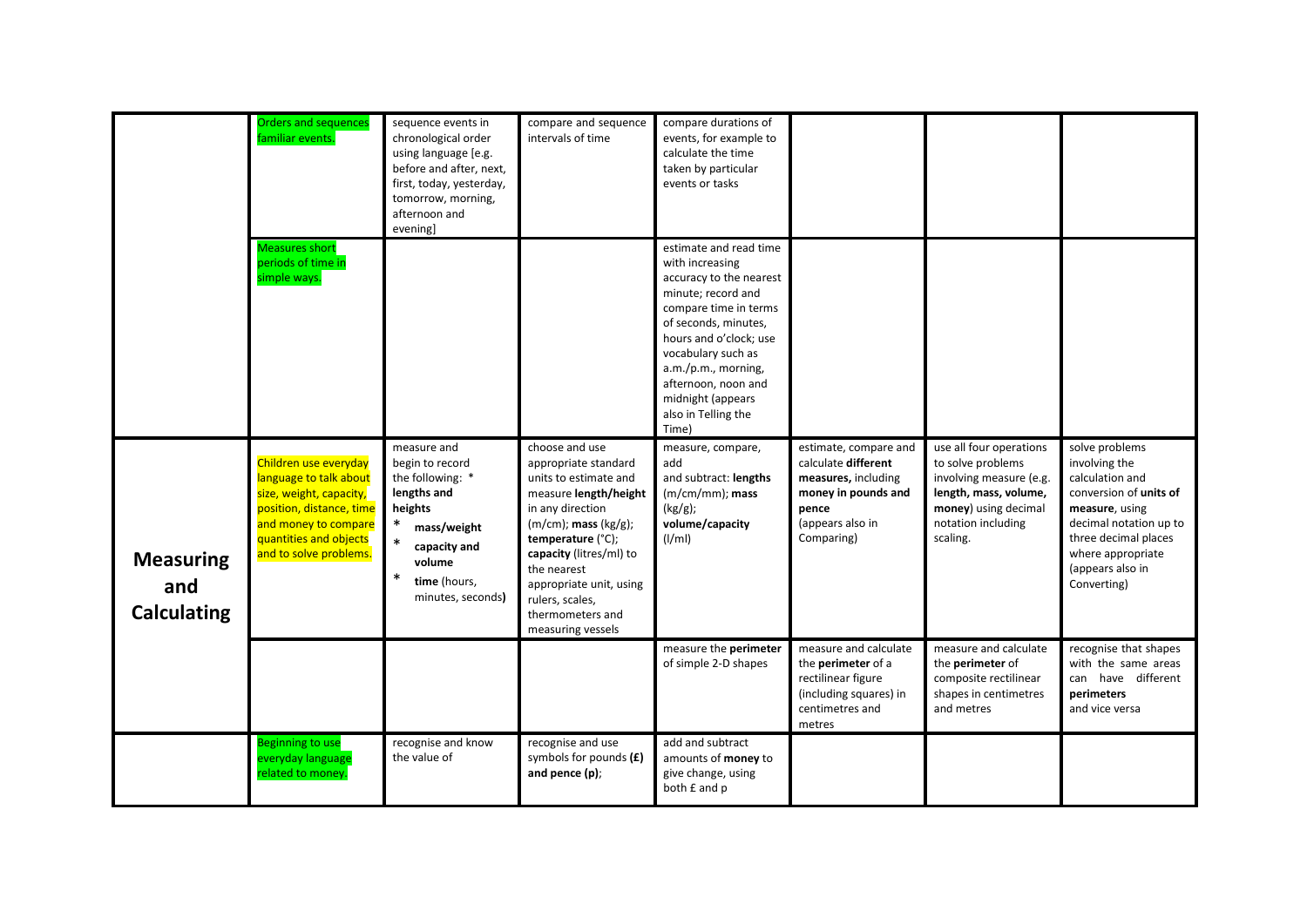|                                               | different<br>denominations of coins<br>and notes | combine amounts to<br>make a particular value<br>find different<br>combinations of coins<br>that equal the same<br>amounts of<br>money<br>solve simple problems<br>in a practical context<br>involving addition and<br>subtraction of money<br>of the same unit,<br>including giving change | in practical<br>contexts |                                                                  |                                                                                                                                                                                                                                                                                    |                                                                                                                                                                                                                                         |
|-----------------------------------------------|--------------------------------------------------|---------------------------------------------------------------------------------------------------------------------------------------------------------------------------------------------------------------------------------------------------------------------------------------------|--------------------------|------------------------------------------------------------------|------------------------------------------------------------------------------------------------------------------------------------------------------------------------------------------------------------------------------------------------------------------------------------|-----------------------------------------------------------------------------------------------------------------------------------------------------------------------------------------------------------------------------------------|
| <b>Measuring</b><br>and<br><b>Calculating</b> |                                                  |                                                                                                                                                                                                                                                                                             |                          | find the area of<br>rectilinear shapes by<br>counting<br>squares | calculate and compare<br>the area of squares<br>and rectangles<br>including using<br>standard units,<br>square centimetres<br>(cm) and<br>$\overline{2}$<br>$\mathsf{S}$<br>quare<br>metres<br>$(m)$ and<br>estimate<br>the area<br>of<br>irregular<br>shapes<br>recognise and use | calculate the area of<br>parallelograms and<br>triangles<br>calculate, estimate and<br>compare volume of<br>cubes and cuboids<br>using standard units,<br>including cubic<br>$\overline{3}$<br>centimetres (cm<br>) and cubic<br>metres |
|                                               |                                                  |                                                                                                                                                                                                                                                                                             |                          |                                                                  | square numbers and<br>cube numbers, and<br>$\overline{2}$<br>the notation for<br>squared () and                                                                                                                                                                                    | 3<br>(m), and extending to<br>other units [e.g.<br>3<br>3<br>mm and km ].                                                                                                                                                               |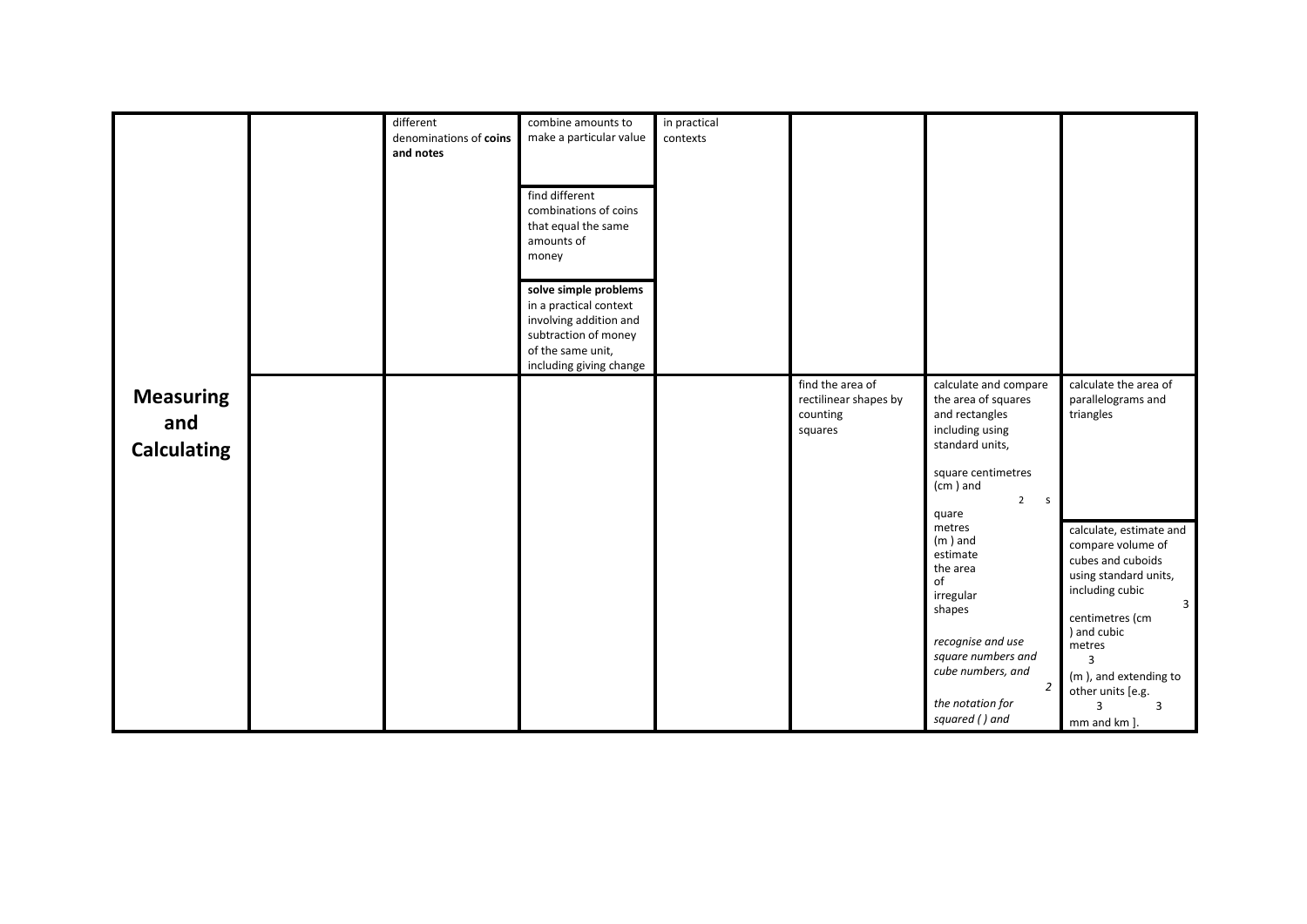|                                   |                                                                                                                                                                                    |                                                                                                                      |                                                                                                                                                       |                                                                                                                                                                                                                                                                                                                          |                                                                                                                                                                 | $\overline{3}$<br>$\epsilon$<br>ubed()<br>(copied from<br>Multiplication and<br>Division) | recognise when it is<br>possible to use<br>formulae for area and<br>volume of shapes |
|-----------------------------------|------------------------------------------------------------------------------------------------------------------------------------------------------------------------------------|----------------------------------------------------------------------------------------------------------------------|-------------------------------------------------------------------------------------------------------------------------------------------------------|--------------------------------------------------------------------------------------------------------------------------------------------------------------------------------------------------------------------------------------------------------------------------------------------------------------------------|-----------------------------------------------------------------------------------------------------------------------------------------------------------------|-------------------------------------------------------------------------------------------|--------------------------------------------------------------------------------------|
|                                   | <b>Uses everyday</b><br>language related to<br>time.                                                                                                                               | tell the time to the<br>hour and half past the<br>hour and draw the<br>hands on a clock face<br>to show these times. | tell and write the time<br>to five minutes,<br>including quarter<br>past/to the hour and<br>draw the hands on a<br>clock face to show<br>these times. | tell and write the time<br>from an analogue<br>clock, including using<br>Roman numerals from<br>I to XII, and 12-hour<br>and 24-hour<br>clocks                                                                                                                                                                           | read, write and convert<br>time between<br>analogue and digital 12<br>and 24-hour clocks<br>(appears also in<br>Converting)                                     |                                                                                           |                                                                                      |
| <b>Telling the</b><br><b>Time</b> | Children use everyday<br>language to talk about<br>size, weight, capacity,<br>position, distance, time<br>and money to compare<br>quantities and objects<br>and to solve problems. | recognise and use<br>language relating to<br>dates, including days of<br>the week, weeks,<br>months and years        | know the number of<br>minutes in an hour and<br>the number of hours in<br>a day.<br>(appears also in<br>Converting)                                   | estimate and read<br>time with increasing<br>accuracy to the<br>nearest minute;<br>record and compare<br>time in terms of<br>seconds, minutes,<br>hours and o'clock;<br>use vocabulary such<br>as<br>a.m./p.m.,<br>morning,<br>afternoon,<br>and<br>noon<br>midnight<br>(appears also in<br>Comparing and<br>Estimating) |                                                                                                                                                                 |                                                                                           |                                                                                      |
|                                   |                                                                                                                                                                                    |                                                                                                                      |                                                                                                                                                       |                                                                                                                                                                                                                                                                                                                          | solve problems<br>involving converting<br>from hours to minutes;<br>minutes to seconds;<br>years to months;<br>weeks to days<br>(appears also in<br>Converting) | solve problems<br>involving converting<br>between units<br>of time                        |                                                                                      |
| <b>Converting</b>                 |                                                                                                                                                                                    |                                                                                                                      | know the number of<br>minutes in an hour and                                                                                                          | know the number of<br>seconds in a minute                                                                                                                                                                                                                                                                                | convert between<br>different units of                                                                                                                           | convert<br>between<br>different units of                                                  | use, read, write and<br>convert between                                              |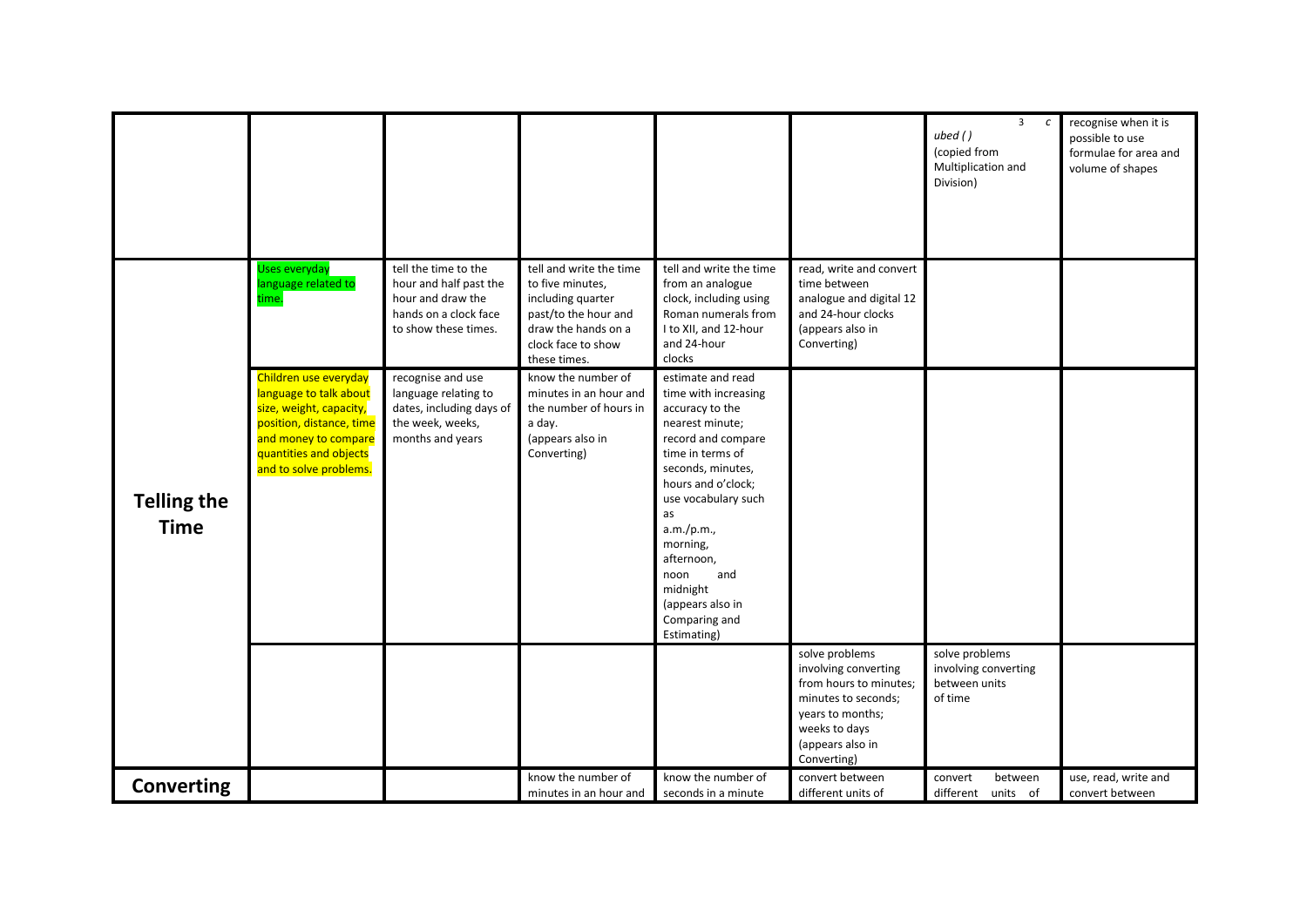|  | the number of hours in<br>a day.<br>(appears also in Telling<br>the Time) | and the number of<br>days in each<br>month, year and leap<br>year | measure (e.g.<br>kilometre to metre;<br>hour to minute)                                                                                                                  | metric measure (e.g.<br>kilometre<br>and<br>metre; centimetre<br>and<br>metre;<br>centimetre<br>and<br>millimetre; gram and<br>kilogram; litre and<br>millilitre) | standard units,<br>converting<br>measurements of<br>length, mass, volume<br>and time from a<br>smaller unit of<br>measure to a larger<br>unit, and vice versa,<br>using decimal notation<br>to up to three decimal<br>places |
|--|---------------------------------------------------------------------------|-------------------------------------------------------------------|--------------------------------------------------------------------------------------------------------------------------------------------------------------------------|-------------------------------------------------------------------------------------------------------------------------------------------------------------------|------------------------------------------------------------------------------------------------------------------------------------------------------------------------------------------------------------------------------|
|  |                                                                           |                                                                   | read, write and convert<br>time between<br>analogue and digital 12<br>and 24-hour clocks<br>(appears also in<br>Converting)                                              | solve problems<br>involving converting<br>between units<br>of time                                                                                                | solve problems<br>involving the<br>calculation and<br>conversion of units of<br>measure, using<br>decimal notation up to<br>three decimal places<br>where appropriate<br>(appears also in<br>Measuring<br>and Calculating)   |
|  |                                                                           |                                                                   | solve problems<br>involving converting<br>from hours to minutes;<br>minutes to seconds;<br>years to months;<br>weeks to days<br>(appears also in Telling<br>the<br>Time) | understand and use<br>equivalences between<br>metric units and<br>common imperial units<br>such as inches, pounds<br>and pints                                    | convert between miles<br>and kilometres                                                                                                                                                                                      |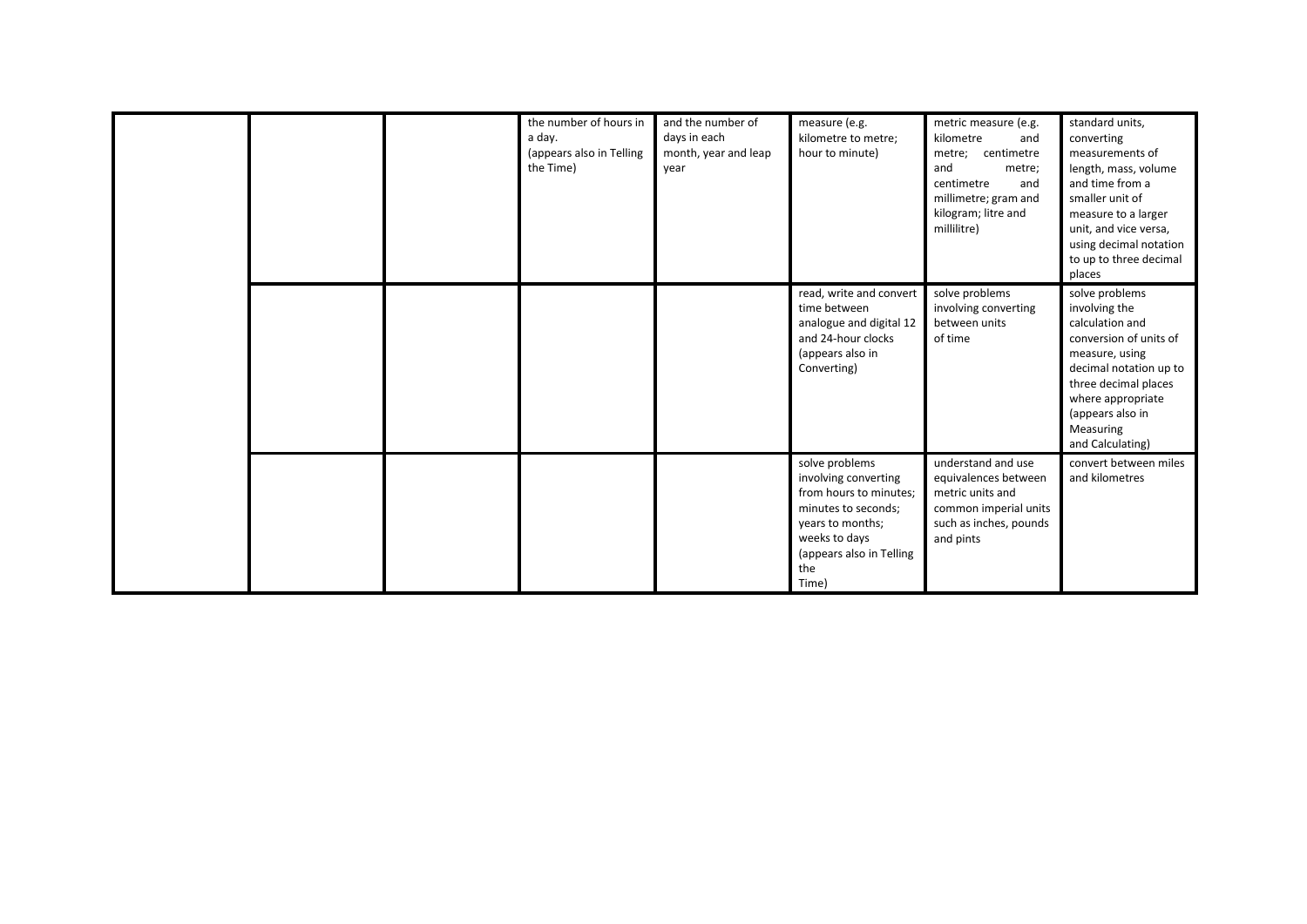|                                                                | Reception                                                                                                                                                                                        | Year 1                                                                                                                                                                                            | Year 2                                                                                                                                      | Year 3 | Year 4                                                                                      | Year 5                                                                                 | Year 6                                                                                                                                                    |
|----------------------------------------------------------------|--------------------------------------------------------------------------------------------------------------------------------------------------------------------------------------------------|---------------------------------------------------------------------------------------------------------------------------------------------------------------------------------------------------|---------------------------------------------------------------------------------------------------------------------------------------------|--------|---------------------------------------------------------------------------------------------|----------------------------------------------------------------------------------------|-----------------------------------------------------------------------------------------------------------------------------------------------------------|
|                                                                | <b>Beginning to use</b><br>mathematical<br>names for 'solid' 3D<br>shapes and 'flat' 2-<br>D shapes, and<br>mathematical<br>terms to describe<br>shapes.<br>Selects a particular<br>named shape. | recognise and<br>name common 2-<br>D and 3-D shapes,<br>including:<br>$\ast$<br>2-D shapes<br>[e.g.<br>rectangles<br>(including<br>squares),<br>circles and<br>triangles]<br>$\ast$<br>3-D shapes | identify and<br>describe the<br>properties of 2-D<br>shapes, including<br>the number of<br>sides and line<br>symmetry in<br>a vertical line |        | identify lines of<br>symmetry in 2-D<br>shapes presented<br>in<br>different<br>orientations | identify 3-D shapes, including cubes and other<br>cuboids, from 2-D<br>representations | recognise,<br>describe<br>and<br>build simple 3-D<br>shapes, including<br>making<br>nets<br>(appears also in<br>Drawing and<br>Constructing)              |
| Identifying<br><b>Shapes and</b><br>their<br><b>Properties</b> | They explore<br>characteristics of<br>everyday objects<br>and shapes and use<br>mathematical<br>language to<br>describe them.                                                                    | [e.g.<br>cuboids<br>(including<br>cubes),<br>pyramids and<br>spheres].                                                                                                                            | identify and<br>describe the<br>properties of 3-D<br>shapes, including<br>the number of<br>edges, vertices<br>and faces                     |        |                                                                                             |                                                                                        | illustrate and<br>name parts<br>of circles,<br>including radius,<br>diameter and<br>circumference<br>and know that the<br>diameter is twice<br>the radius |
|                                                                |                                                                                                                                                                                                  |                                                                                                                                                                                                   | identify 2-D<br>shapes on the<br>surface of 3-D<br>shapes, [for<br>example, a circle<br>on a cylinder and<br>a triangle on a<br>pyramid]    |        |                                                                                             |                                                                                        |                                                                                                                                                           |

# **Geometry: Properties of Shapes**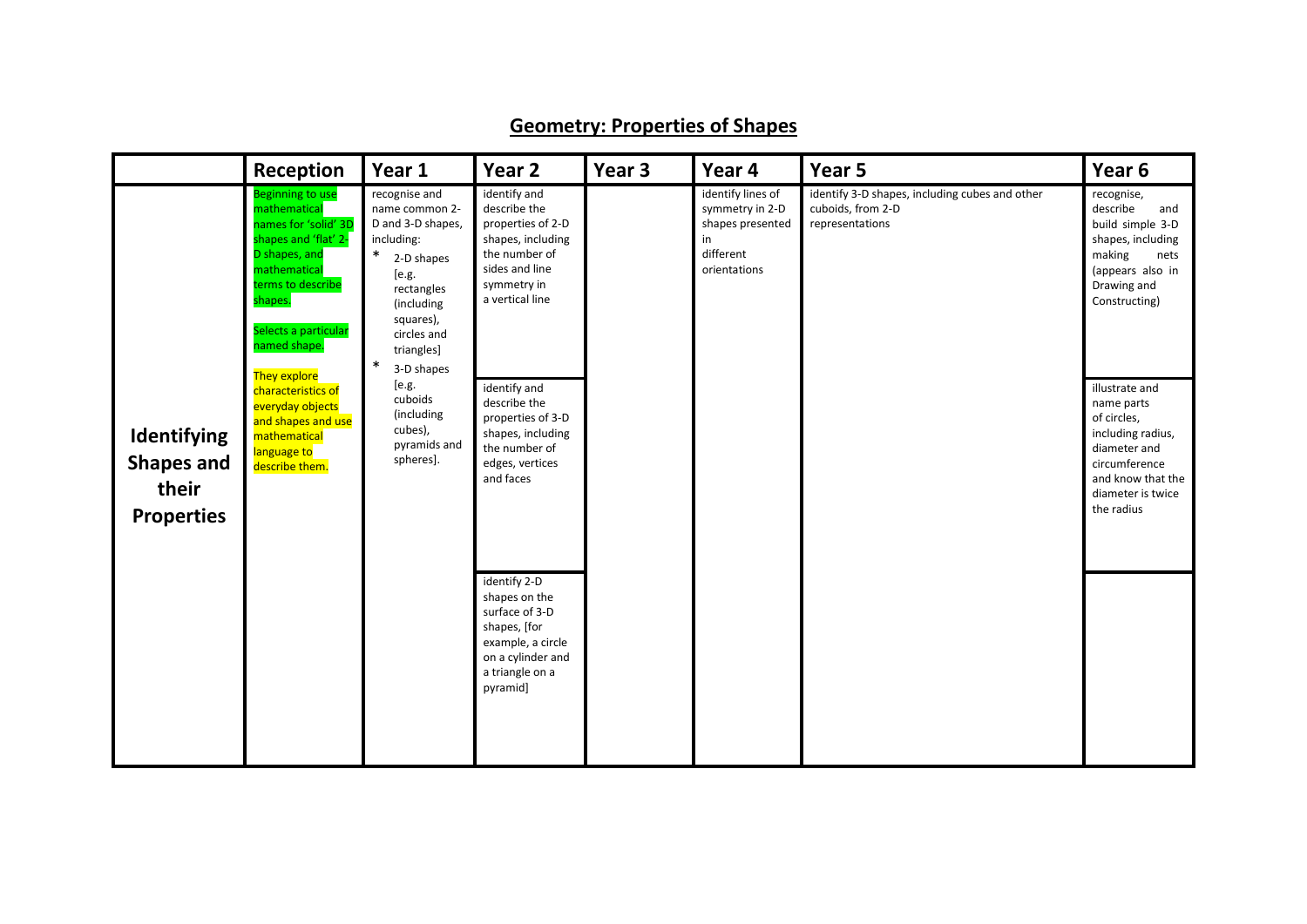| Drawing and<br><b>Constructing</b>            |  |                                                                          | draw 2-D shapes<br>and make 3-D<br>shapes using<br>modelling<br>materials;<br>recognise 3-D<br>shapes in<br>different<br>orientations and<br>describe them                                                                                     | complete a<br>simple symmetric<br>figure with<br>respect to a<br>specific line of<br>symmetry                                           | draw given angles, and measure them in degrees<br>$\left( \ \right)$                                                                                                                                                                         | draw 2-D shapes<br>using given<br>dimensions and<br>angles                                                                                                                          |
|-----------------------------------------------|--|--------------------------------------------------------------------------|------------------------------------------------------------------------------------------------------------------------------------------------------------------------------------------------------------------------------------------------|-----------------------------------------------------------------------------------------------------------------------------------------|----------------------------------------------------------------------------------------------------------------------------------------------------------------------------------------------------------------------------------------------|-------------------------------------------------------------------------------------------------------------------------------------------------------------------------------------|
| <b>Comparing</b><br>and<br><b>Classifying</b> |  | compare and sort<br>common 2-D and<br>3-D shapes and<br>everyday objects |                                                                                                                                                                                                                                                | compare and<br>classify geometric<br>shapes, including<br>quadrilaterals<br>and triangles,<br>based on their<br>properties and<br>sizes | use the properties of rectangles to deduce related<br>facts and find missing lengths and angles                                                                                                                                              | compare and<br>classify geometric<br>shapes based on<br>their properties<br>and sizes and find<br>unknown angles<br>in any triangles,<br>quadrilaterals,<br>and regular<br>polygons |
|                                               |  |                                                                          |                                                                                                                                                                                                                                                |                                                                                                                                         | distinguish between regular and irregular polygons<br>based on reasoning about equal sides and angles                                                                                                                                        |                                                                                                                                                                                     |
|                                               |  |                                                                          | recognise angles<br>as a property of<br>shape or a<br>description of a<br>turn                                                                                                                                                                 |                                                                                                                                         | know angles are measured in degrees: estimate and<br>compare acute, obtuse and reflex angles                                                                                                                                                 |                                                                                                                                                                                     |
| <b>Angles</b>                                 |  |                                                                          | identify right<br>angles, recognise<br>that two right<br>angles make a<br>half turn, three<br>make three<br>quarters of a turn<br>and four a<br>complete turn;<br>identify whether<br>angles are greater<br>than or less than<br>a right angle | identify acute<br>and obtuse<br>angles and<br>compare and<br>order angles up<br>to two right<br>angles by size                          | identify:<br>angles at a point and one<br>whole<br>$\mathsf{o}\,$<br>turn (total 360) * angles at a point on a straight<br>line<br>$\mathsf{o}\,$<br>and $\frac{1}{2}$ a turn (total 180)<br>$\mathsf{o}$<br>$\ast$<br>other multiples of 90 | recognise angles<br>where they meet<br>at a point, are on<br>a straight line, or<br>are vertically<br>opposite, and find<br>missing angles                                          |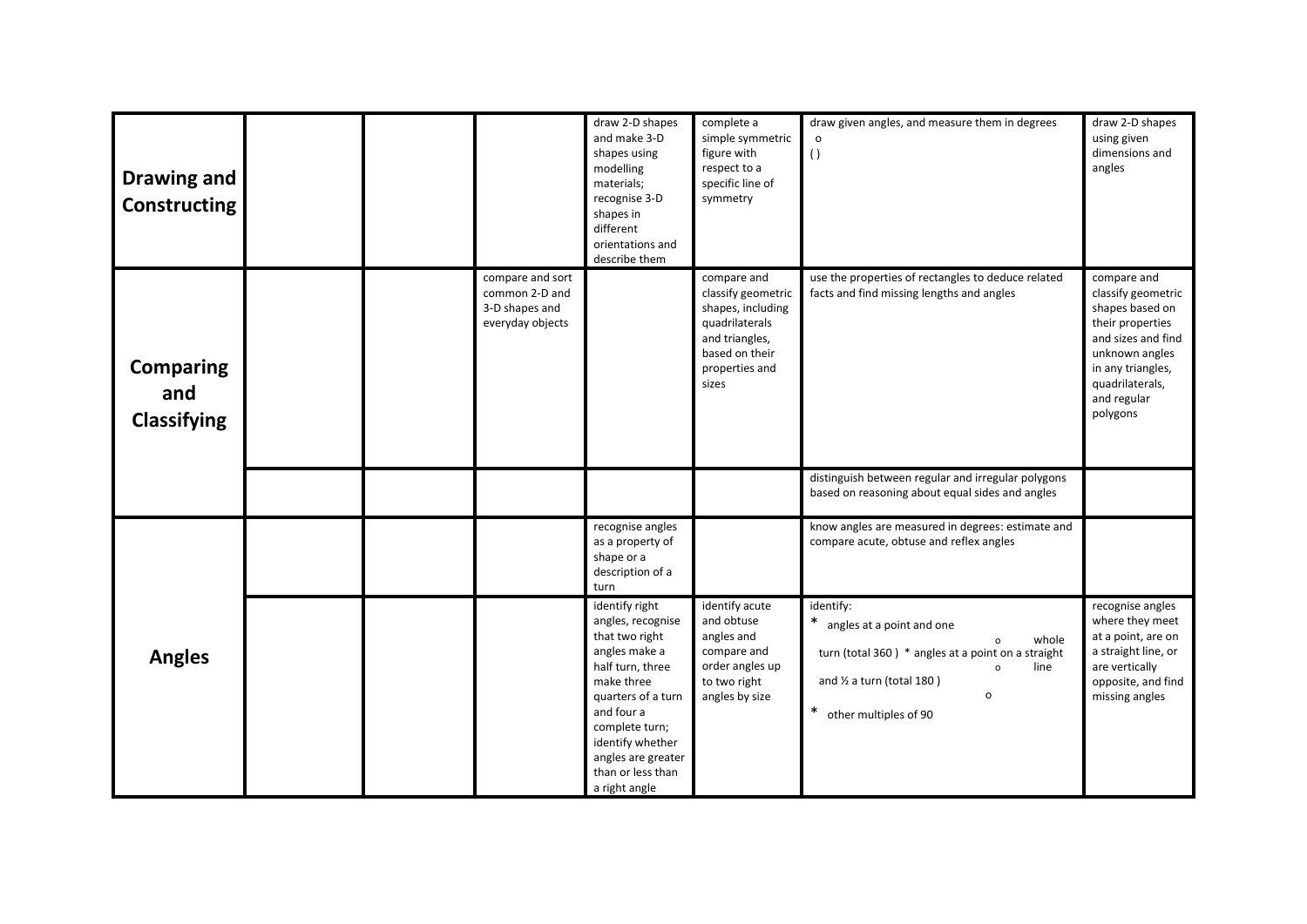|  |  | identify           |  |  |
|--|--|--------------------|--|--|
|  |  | horizontal and     |  |  |
|  |  | vertical lines and |  |  |
|  |  | pairs of           |  |  |
|  |  | perpendicular      |  |  |
|  |  | and parallel lines |  |  |

### **Geometry: Position and Direction**

|                                                         | Reception                                                                    | Year 1                                                                                                  | Year 2                                                                                                                                                                                                                                                                                               | Year 3 | Year 4                                                                                                            | Year 5                                                                                                                                                                                          | Year 6                                                                                              |
|---------------------------------------------------------|------------------------------------------------------------------------------|---------------------------------------------------------------------------------------------------------|------------------------------------------------------------------------------------------------------------------------------------------------------------------------------------------------------------------------------------------------------------------------------------------------------|--------|-------------------------------------------------------------------------------------------------------------------|-------------------------------------------------------------------------------------------------------------------------------------------------------------------------------------------------|-----------------------------------------------------------------------------------------------------|
| Position,<br><b>Direction</b><br>and<br><b>Movement</b> | Can describe their<br>relative position such<br>as 'behind' or 'next<br>to'. | Describe position,<br>direction and<br>movement, including<br>half, quarter and<br>three-quarter turns. | use mathematical<br>vocabulary to describe<br>position, direction and<br>movement including<br>movement in a straight<br>line and distinguishing<br>between rotation as a turn<br>and in terms of right<br>angles for quarter, half<br>and three-quarter turns<br>(clockwise and anti-<br>clockwise) |        | describe positions on<br>a 2-D grid as<br>coordinates in the first<br>quadrant                                    | identify, describe and<br>represent the position<br>of a shape following a<br>reflection or<br>translation, using the<br>appropriate language,<br>and know that the<br>shape has not<br>changed | describe positions on<br>the full coordinate<br>grid (all four<br>quadrants)                        |
|                                                         |                                                                              |                                                                                                         |                                                                                                                                                                                                                                                                                                      |        | describe movements<br>between positions as<br>translations of a given<br>unit to the left/right<br>and<br>up/down |                                                                                                                                                                                                 | Draw and translate<br>simple shapes on the<br>coordinate plane, and<br>reflect them in the<br>axes. |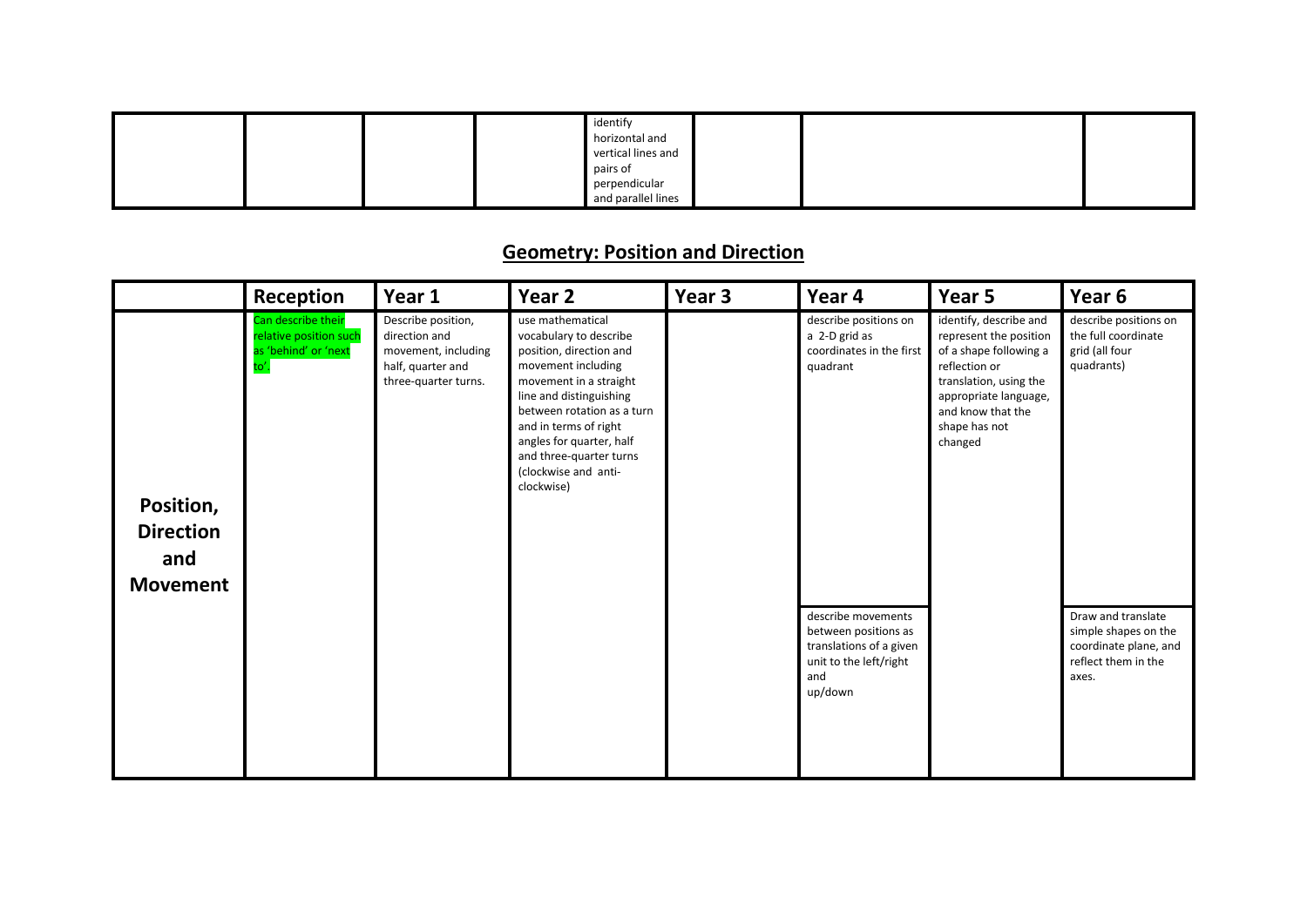|                |                                                                                                              |                                                                                           | plot specified points<br>and draw sides to<br>complete a given<br>polygon |  |
|----------------|--------------------------------------------------------------------------------------------------------------|-------------------------------------------------------------------------------------------|---------------------------------------------------------------------------|--|
| <b>Pattern</b> | <b>Uses familiar objects</b><br>and common shapes<br>to create and recreate<br>patterns and build<br>models. | order and arrange<br>combinations of<br>mathematical objects in<br>patterns and sequences |                                                                           |  |
|                | They recognise,<br>create and describe<br>patterns.                                                          |                                                                                           |                                                                           |  |

## **Statistics**

|                                      | Reception | Year 1 | Year <sub>2</sub>                                                                                                                     | Year <sub>3</sub>                                                                                                                                     | Year 4                                                                                                                                             | Year 5                                                                                                   | Year <sub>6</sub>                                                                              |
|--------------------------------------|-----------|--------|---------------------------------------------------------------------------------------------------------------------------------------|-------------------------------------------------------------------------------------------------------------------------------------------------------|----------------------------------------------------------------------------------------------------------------------------------------------------|----------------------------------------------------------------------------------------------------------|------------------------------------------------------------------------------------------------|
| Interpreting,<br><b>Constructing</b> |           |        | interpret and construct<br>simple pictograms, tally<br>charts, block diagrams and<br>simple tables                                    | interpret and present<br>data using bar charts,<br>pictograms and tables                                                                              | interpret and present<br>discrete and<br>continuous data using<br>appropriate graphical<br>methods, including<br>bar charts and time<br>graphs     | complete, read and<br>interpret information<br>in tables, including<br>timetables                        | interpret and<br>construct pie charts<br>and line graphs and<br>use these to solve<br>problems |
| and<br>Presenting<br><b>Data</b>     |           |        | ask and answer simple<br>questions by counting the<br>number of objects in each<br>category and sorting the<br>categories by quantity |                                                                                                                                                       |                                                                                                                                                    |                                                                                                          |                                                                                                |
|                                      |           |        | ask and answer questions<br>about totalling and<br>comparing categorical<br>data                                                      |                                                                                                                                                       |                                                                                                                                                    |                                                                                                          |                                                                                                |
| <b>Solving</b><br><b>Problems</b>    |           |        |                                                                                                                                       | Solve one-step and<br>twostep questions<br>[e.g. 'How many<br>more?' and 'How<br>many fewer?'] using<br>information presented<br>in scaled bar charts | Solve comparison,<br>sum and difference<br>problems using<br>information<br>presented in bar<br>charts, pictograms,<br>tables and other<br>graphs. | solve comparison,<br>sum and difference<br>problems using<br>information<br>presented in a line<br>graph | calculate and interpret<br>the mean as an<br>average                                           |